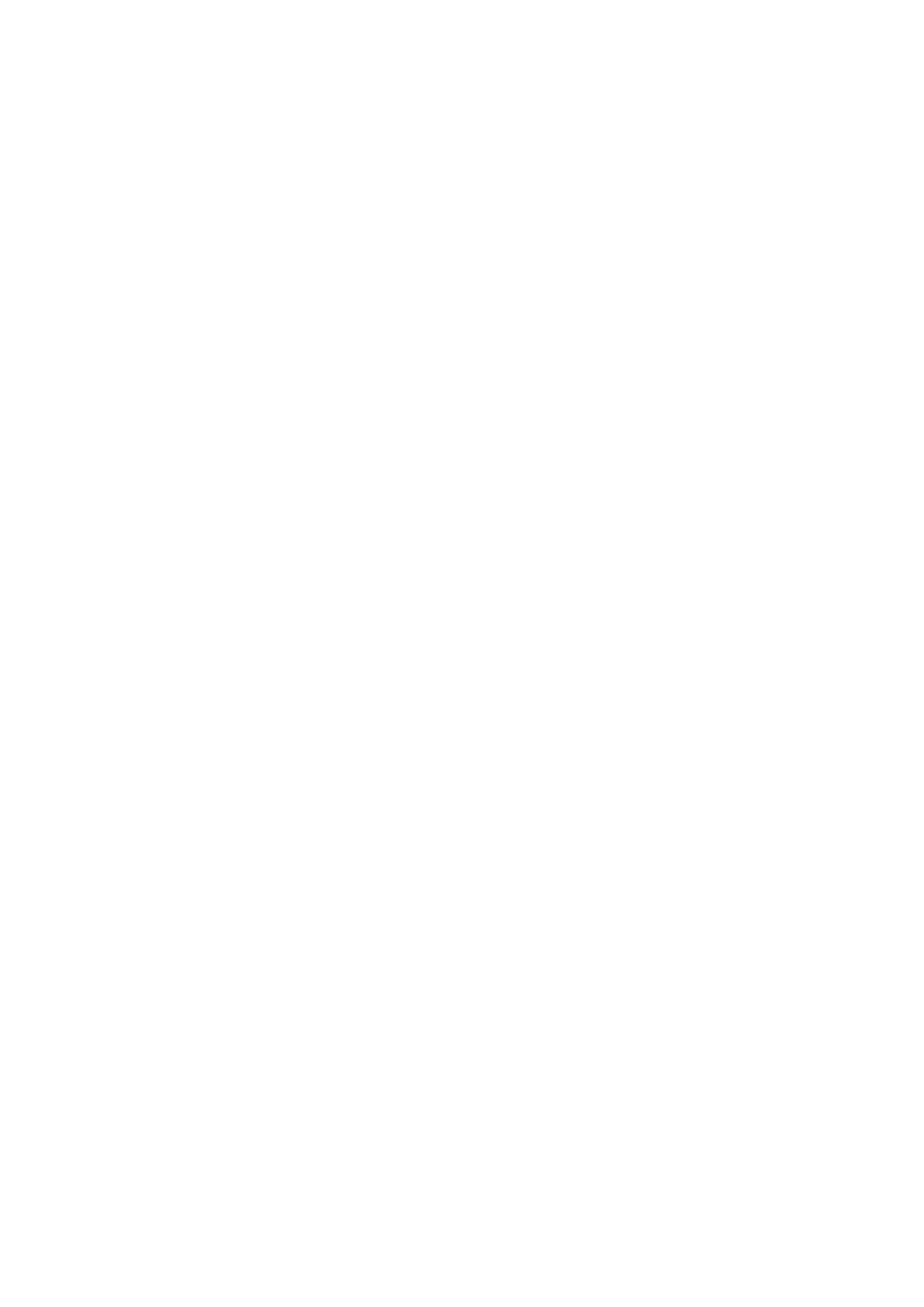### ABOUT IPPR

IPPR, the Institute for Public Policy Research, is the UK's leading progressive thinktank. We are an independent charitable organisation with more than 40 staff members, paid interns and visiting fellows. Our main office is in London, with IPPR North, IPPR's dedicated thinktank for the North of England, operating out of offices in Manchester and Newcastle, and IPPR Scotland, our dedicated thinktank for Scotland, based in Edinburgh.

Our purpose is to conduct and promote research into, and the education of the public in, the economic, social and political sciences, science and technology, the voluntary sector and social enterprise, public services, and industry and commerce.

IPPR 4th Floor 14 Buckingham Street London WC2N 6DF T: +44 (0)20 7470 6100 E: info@ippr.org www.ippr.org Registered charity no: 800065 (England and Wales), SC046557 (Scotland).

This paper was first published in February 2017. © 2017 The contents and opinions in this paper are the authors' only.

### ABOUT THE PROGRAMME

The JPMorgan Chase global New Skills at Work programme focusses attention on what can be done to overcome unemployment, ranging from macro strategies to boost job creation, expand labour market participation and develop the skilled workforce for the future, through to specific innovations that improve the skills of the workforce and meet local employers' needs.

### ABOUT JPMORGAN CHASE

JPMorgan Chase & Co (NYSE: JPM) is a leading global financial services firm with assets of \$2.5 trillion and operations worldwide. The firm is a leader in investment banking, financial services for consumers and small businesses, commercial banking, financial transaction processing, asset management and private equity. More information is available at www.jpmorganchase.com. While this report has been supported by the JPMorgan Chase Foundation, the contents and opinions in this paper are those of the authors alone and do not reflect the views of the JPMorgan Chase Foundation, JPMorgan Chase & Co, or any of its affiliates.

# IDEAS to CHANGE LIVES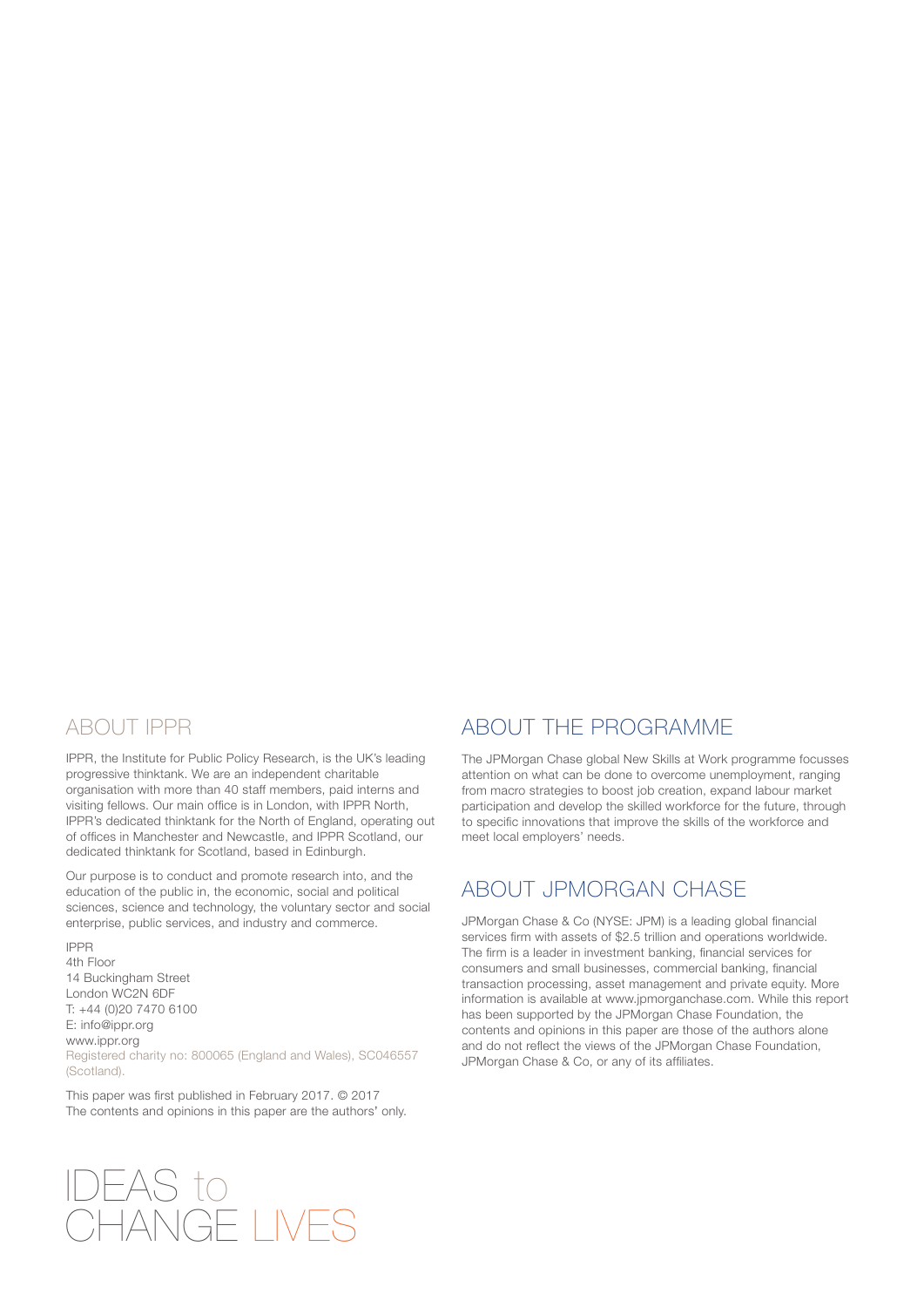# **CONTENTS**

| 2.1 The consequences of underinvestment in the care workforce 10                                                                                                            |  |
|-----------------------------------------------------------------------------------------------------------------------------------------------------------------------------|--|
| 3. Recommendations for raising standards in social care 18<br>3.2 Oversight and monitoring of quality standards 20<br>3.3 A new industrial strategy for the care sector  21 |  |
|                                                                                                                                                                             |  |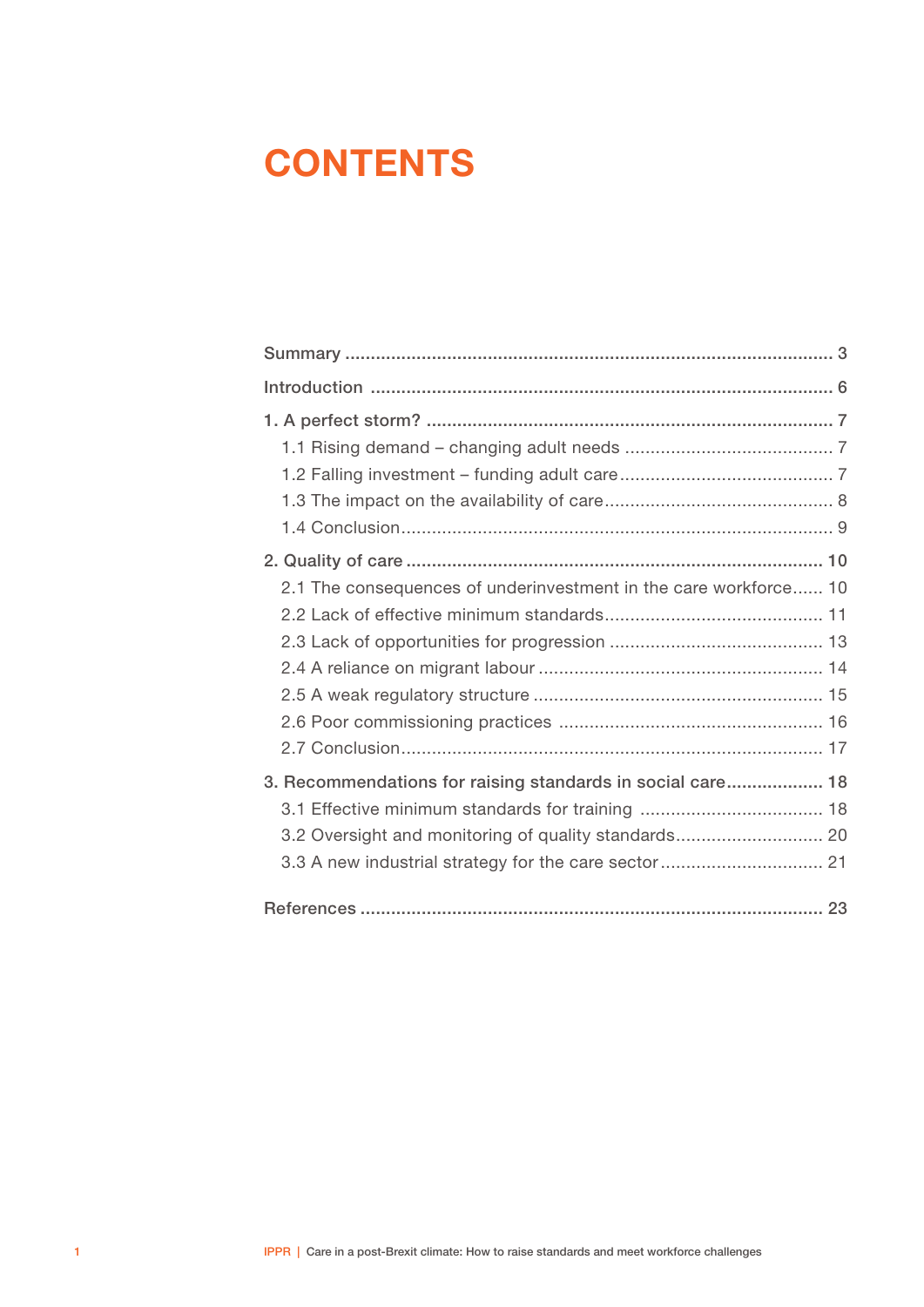#### ABOUT THE AUTHORS

Giselle Cory, was a senior research fellow at IPPR when this report was drafted.

Carys Roberts is a research fellow at IPPR.

Craig Thorley is a senior research fellow at IPPR.

#### ACKNOWLEDGMENTS

The authors would like to thank colleagues Marley Morris, Harry Quilter-Pinner, Clare McNeil and Joe Dromey at IPPR, for their support with analysis and policy recommendations. Many thanks, too, to the care workers who gave up their time to participate in our focus groups, and the numerous people we interviewed from expert organisations. Finally, our thanks to JPMorgan Chase for supporting this work.

#### Download

This document is available to download as a free PDF and in other formats at: [http://www.ippr.org/publications/c](http://www.ippr.org/publications/care-in-a-post-brexit-climate)are-in-a-post-brexit-climate

#### **Citation**

If you are using this document in your own writing, our preferred citation is:

Cory G, Roberts C and Thorley C (2017) *Care in a post-Brexit climate: How to raise standards and meet workforce challenges*, IPPR. [http://www.ippr.org/publications/c](http://www.ippr.org/publications/care-in-a-post-brexit-climate)are-in-a-post-brexit-climate

#### Permission to share

This document is published under a creative commons licence: Attribution-NonCommercial-NoDerivs 2.0 UK <http://creativecommons.org/licenses/by-nc-nd/2.0/uk/> For commercial use, please contact<info@ippr.org>

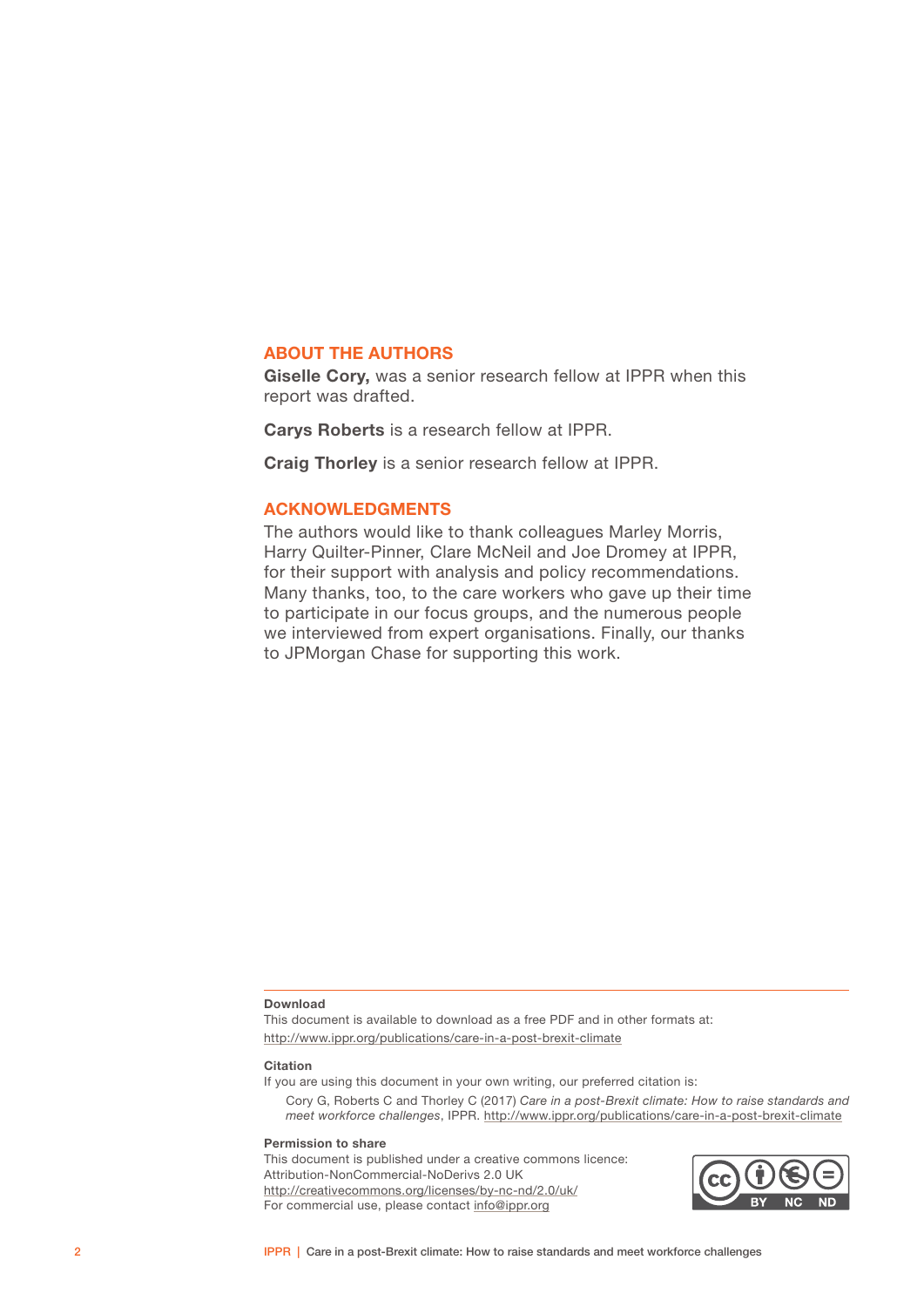### <span id="page-4-0"></span>**SUMMARY**

#### 60-SECOND SUMMARY

Although some carers and care providers manage to provide outstanding, compassionate care in difficult circumstances, there are growing concerns about the standard of social care services relied upon by some of the most vulnerable people in our society.

There are three primary concerns: high levels of user dissatisfaction, rising numbers of abuse alerts and the large number of providers requiring an action plan for improvement.

Poor outcomes are associated with chronic underinvestment, weak regulation and oversight, and a lack of effective workforce planning and management skills. NHS statistics such as delayed transfers of care are increasingly demonstrating that higher demand for adult social care and pressure on local authority social care budgets is seriously affecting NHS performance, and threatening the financial stability and sustainability of the health and social care systems.

A reliance on migrant labour in the care sector has masked the absence of effective workforce planning strategies, with employers turning to migrant labour to fill posts that may otherwise be difficult to recruit for.

Around 6 per cent of people employed in social care – approximately 60,000 workers – are European Economic Area migrants. Around 20,000 of these workers have arrived since 2012. With uncertainty around the future of freedom of movement the flow of EU migrant workers could provide a less reliable source of labour for British employers in future. Even if freedom of movement were to be preserved as part of a future Brexit deal, it is unlikely that labour shortages can be avoided in the short to medium term. However, the majority of immigrants working in social care (191,000 people) come from non-EU countries. As the government has pledged to review non-EU migration, the future flow of workers from non-EU countries is also less secure. We project that the UK will need to have recruited and trained 1.6 million low-skill health and social care workers up to 2022 in order to replace those leaving the profession as well as to meet increased demand. This is the equivalent of two-thirds of the current low-skill health and social care workforce, and is larger than for any other occupation in the UK.

Social care competes with other low-wage sectors for its workers. If it is to attract more UK workers, the care sector will have to consider how to improve working conditions and strengthen opportunities for development and progression. There is, therefore, an urgent need for an ambitious workforce strategy that tackles longstanding weaknesses in the workforce structure and working conditions.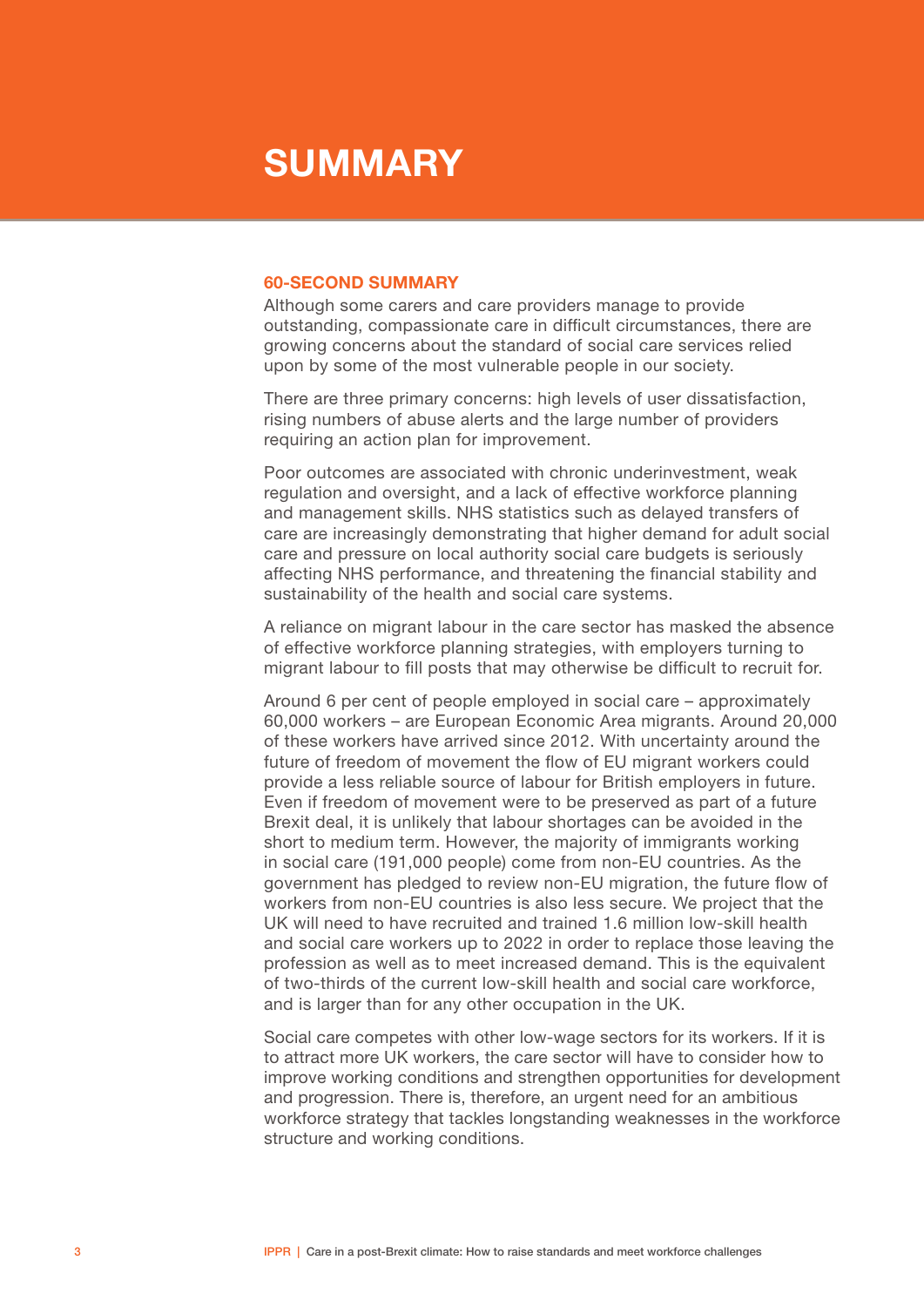There are growing calls for a cross-party consensus on funding before the end of this parliament to prevent the complete collapse of the social care system. Successive governments have commissioned reviews into social care funding – most recently the Dilnot commission in the last parliament. While the recommendations we outline below will help tackle the problems identified in this report, these cannot fully be addressed without a sustainable funding solution for social care.

#### RECOMMENDATIONS FOR RAISING STANDARDS IN SOCIAL CARE

Our vision to improve standards in the care sector has three elements.

- 1. Effective minimum standards to push up quality, developed by Skills for Care in conjunction with a representative board, and enforced through a stronger Care Quality Commission (CQC).
- 2. Better conditions for workers, enforced through a stronger CQC in partnership with HMRC.
- 3. An industrial strategy for care with a new focus on innovation, including stimulating the potential of new technology to drive productivity improvements.

#### 1. Effective minimum standards for training

Minimum qualifications and appropriate training to attain them are essential to ensure services are of a consistently good quality, yet the UK has neither. In not setting minimum standards for training in social care, the UK is an outlier compared to other advanced economies.

The care certificate has had some success in formalising a minimum skills floor, but it remains unenforced while many carers are not even given the opportunity to have this training. We recommend building on the certificate as a route to improving standards in care.

To improve care outcomes, the care certificate must be:

- a robust indicator of high-quality skills and knowledge
- mandatory for workers and enforced by a regulator
- delivered to a high standard by training providers or employers.

#### Recommendation 1

The care certificate should be a legal requirement – and it should be fully enforced – in order to create an effective minimum qualification floor for the care sector.

#### 2. Oversight and monitoring of quality standards

In addition to strengthening the role of CQC to enforce minimum standards of training, we recommend that the role of CQC is broadened to tackle the exploitation of low paid workers in the sector. CQC should have a duty to refer cases of underpayment of the national minimum wage to HMRC, as recommended in the Kingsmill review. Giving CQC the remit and resources to support HMRC in enforcing the higher minimum wage (or national living wage) is likely to shed more light on these illegal practices and to reduce their prevalence in the long term.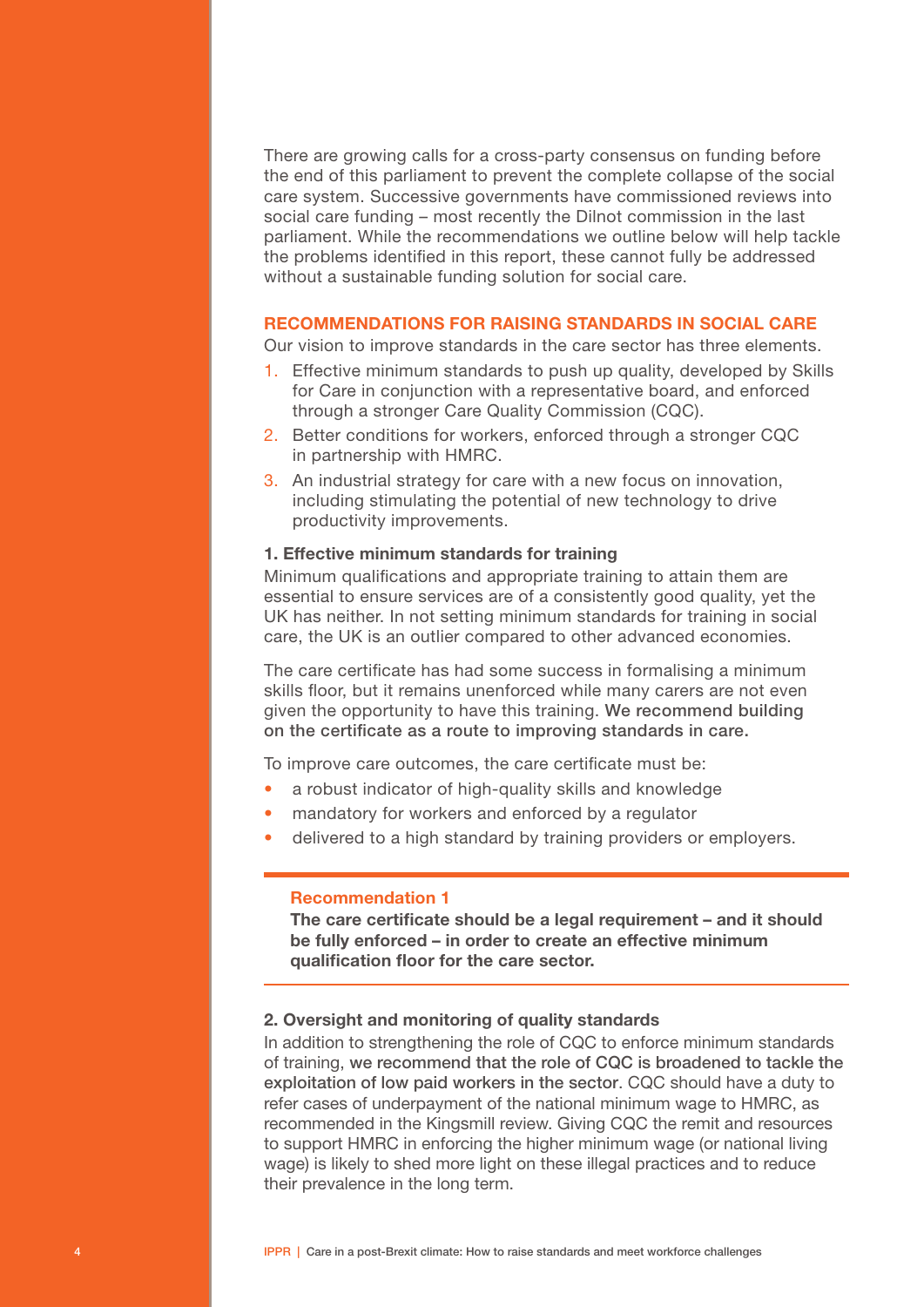#### Recommendation 2

### The CQC should be given two new duties:

- to enforce minimum standards, by requiring that employers proactively demonstrate that they have trained their employees under the care certificate curriculum, though high-quality training.
- to tackle the exploitation of low paid workers, by broadening its inspection regime to include employment outcomes, with a duty to refer non-payment to HMRC.

The cost of resourcing these new duties for the CQC should come from employer fees, set at a level that is acceptable to employers and enables reform to the commission.

#### 3. A new industrial strategy for the care sector

These recommendations need to be combined with a wider vision for the sector: supporting the integration of training between NHS and non-NHS carers; supporting technological innovation in care; and moving towards responsible procurement in all local authorities.

There are numerous successful tech innovations happening at the frontline of social care, but the current underutilisation of both medicinal and digital technology means that there is real opportunity to unleash a new wave of innovation that could have a revolutionary impact on how care is delivered, and how patients interact with professionals to manage their own health and care.

#### Recommendation 3

We recommend pump priming of technological innovation through match funding for new applications that will improve the delivery of social care:

- match funding for new technological applications that will improve the delivery of social care
- fund could be small, up to £5 million, delivering seed funding of £20–50,000 for individual projects
- require open standards so that new tech systems are compatible with each other, rather than recreating the NHS IT barriers.

Taken together these measures will bring about a more coordinated and strategic approach to social care that focuses on the workforce and puts personal, relational care with high-quality interactions at its core.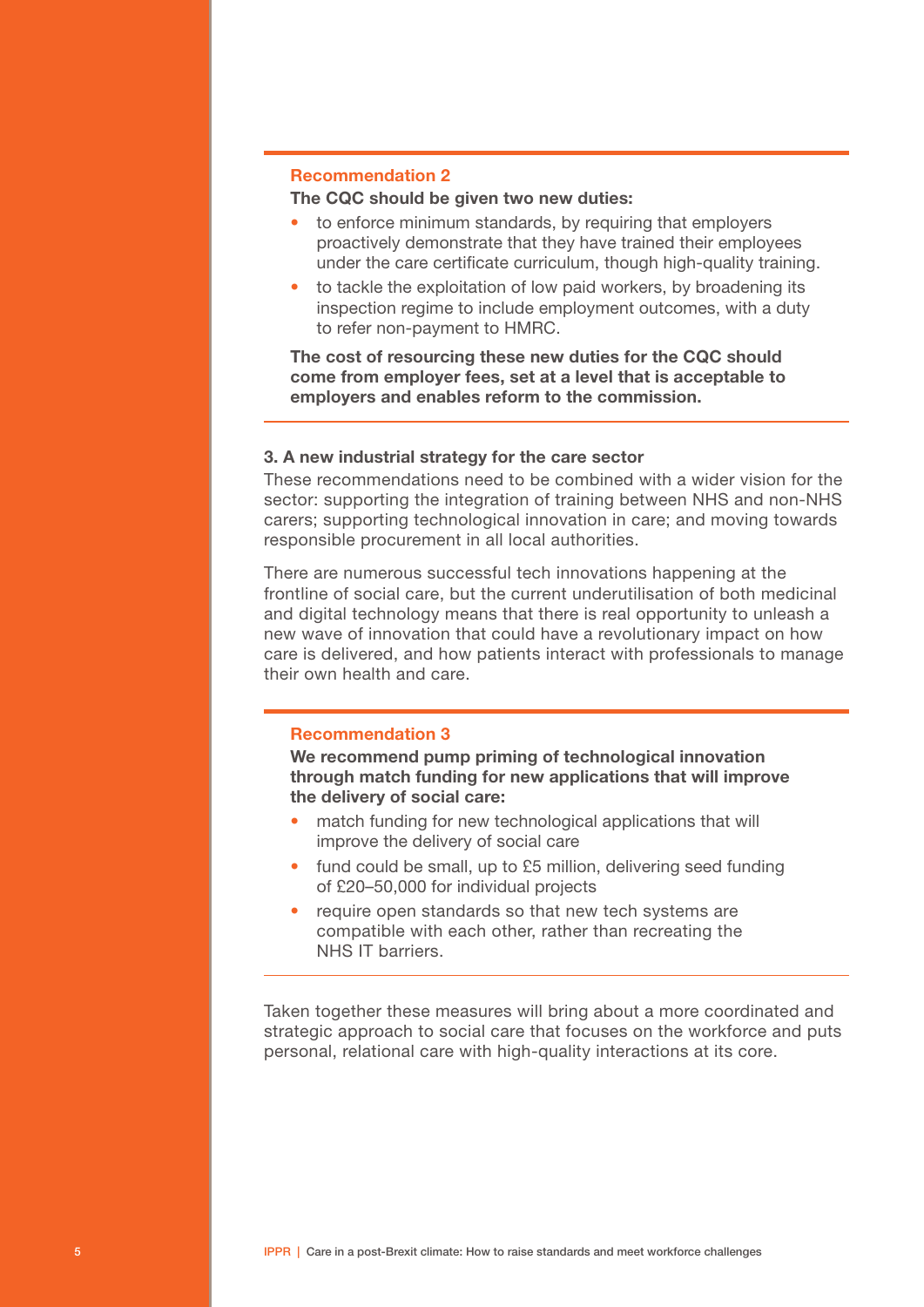## <span id="page-7-0"></span>INTRODUCTION

In recent years there has been increasing concern about both the availability and quality of adult social care services. One-third of social care users are not satisfied with the care provided (Quality Watch 2016a), and there has been a growing number of abuse alerts (HSCIC 2014). These problems go back many years, but the pressure on the sector has intensified due to recent public spending cuts. Falling public investment has come at a time when the complexity and demand for adult care services is increasing due to an ageing population (Kings Fund 2013, Age UK 2014).

This situation has created a crisis in the availability and quality of adult care services, as well as putting increasing pressure both on NHS resources and informal carers forced to compensate for failures in formal adult care services.

This situation is only likely to deteriorate in the coming years. IPPR projections suggest that the UK will need to have recruited and trained 1.6 million low-skill health and social care workers between 2012 and 2022 to replace those leaving the profession as well as meet increased demand – the equivalent of two-thirds of the current low-skill health and social care workforce (Clifton et al 2014). The required increase in the size of the care workforce is significantly larger than for any other occupation in the UK.<sup>1</sup> Yet poor workforce conditions mean that the sector already struggles to recruit, train and retain workers with the skills to deliver high standards of care, and problems attracting younger workers. In London in particular, migrant workers have helped to fill the gap – but the government's commitment to end freedom of movement with the EU, and to reduce net migration to below 100,000, raises questions about the sustainability of this strategy.'

This report explores the drivers of inadequate standards of care in the UK, including chronic underinvestment, the reliance on a low paid, poorly trained workforce and high levels of staff turnover. We set out a vision for the sector that seeks to support people with care needs to live life according to their own priorities. This more relational, personalised vision for care depends on a workforce with the skills, expertise and resources to understand how people want to live (and die) and how to build a care package that enables them to do so. The final section of the report looks at how progress might be made against these aims. We focus on England, though our conclusions can be broadly applied to all the devolved nations.

<sup>1 72.7</sup> per cent of the low-skill care workforce as it stood in 2012 (see Clifton et al 2014).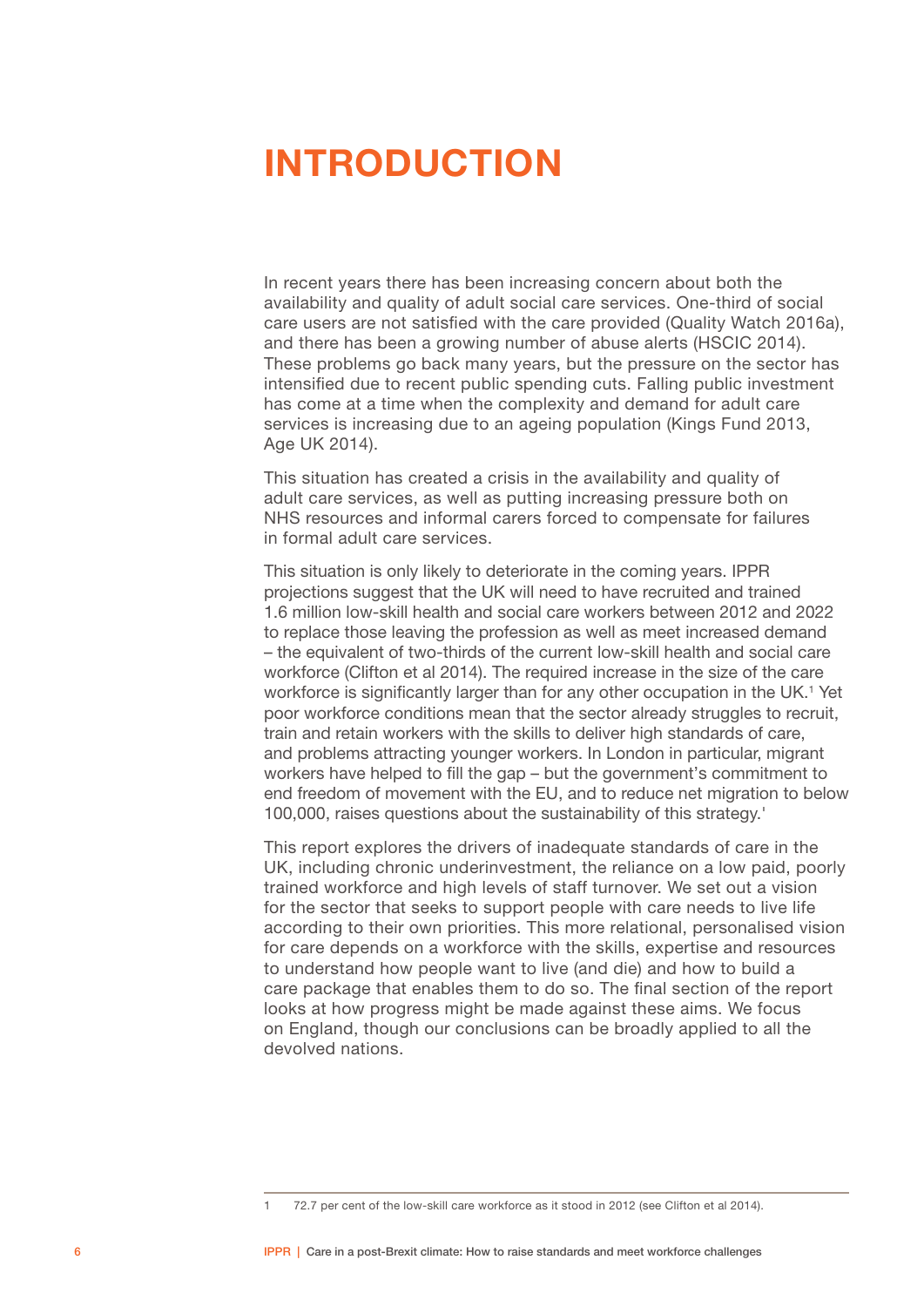# <span id="page-8-0"></span>1. A PERFECT STORM?

The circumstances in which care is delivered are often highly challenging. The UK's ageing population has led to sustained increases in demand and more complex medical needs. In recent years the combination of long-term demographic pressures with fiscal austerity has created a perfect storm. Funding cuts have led to a fall in investment in the sector and the workforce at a time when the skills, expertise and resources required have increased. This situation has led to a sharp fall in the availability of care services and rising concerns about poor standards.

#### 1.1 RISING DEMAND – CHANGING ADULT NEEDS

Demand for care will increase as the over-65 population grows by 33 per cent between 2016 and 2030 – from 11.6 million to 15.4 million. By contrast, the working age population (16–64) will increase by only 2 per cent, reducing the availability of informal care. The number of over-85s in need of care is also expected to increase significantly, as this population nearly doubles by 2030 (ONS 2015). The health and care system was designed in order to meet the needs of people who would most often experience acute conditions, such as broken limbs or infectious disease. Today the most common health conditions are chronic, long-term and often involve multiple physical, social and mental health problems. Health and care needs have become increasingly complex as a result. Shifting the locus of care in to people's homes and neighbourhoods will be a vital means of reacting to changing demand. This will have a significant effect on how we conceive of the health and care workforce. However, funding for this sort of care has been subject to severe funding cuts in recent years, leading to increasing pressures on the social care system.

#### 1.2 FALLING INVESTMENT – FUNDING ADULT CARE

At the heart of poor performance in the care sector is inadequate public investment to meet rising demand. Expenditure on formal services totals almost £30 billion each year in England alone – this is predominantly public spending in the form of local authority-commissioned care packages, although approximately one-third is private spending by selffunders (Skills for Care 2013a). Some 1.55 million people are estimated to work in social care (Skills for Care 2015a). This is larger than the NHS workforce, at just over 1.2 million<sup>2</sup> (HSCIC 2016). There has also been a much larger growth in the number of people needing social care compared to health care (King's Fund 2014a).

<sup>2</sup> There is some crossover between the two: about 6 per cent of adult social care jobs are in the NHS (Skills for Care 2015b).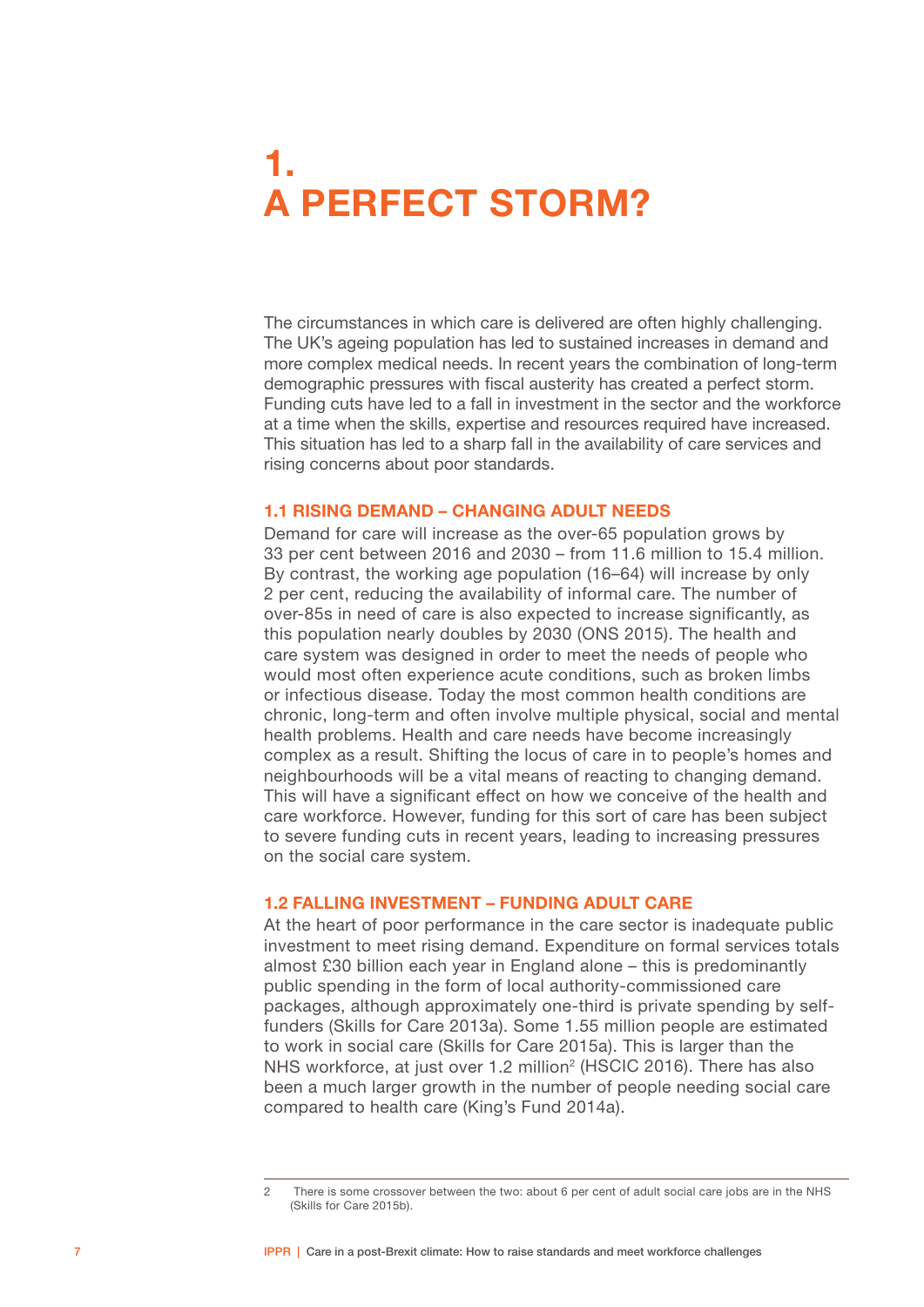<span id="page-9-0"></span>Despite the size of the sector, the magnitude of its workforce and the large and growing need for care services, the social care sector is underfunded and undervalued. The sector receives far lower levels of funding than the NHS (£17 billion a year compared to £100 billion a year on health), and local authority adult social care budgets fell by 7 per cent between 2009/10 and 2014/15 in real terms (NAO 2016). There is some new money coming into the system. The change to enable local authorities (LAs) to raise local rates to generate social care revenue could open up the potential of up to £2 billion in additional funds by 2019/20 if all LAs make full use of the power (DCLG 2015). The government have also announced an extra £1.5 billion a year by 2020 for the Better Care Fund, a financial transfer from the NHS to councils. However, this additional funding does not make up for the large cut to LA-led public services and, even if fully utilised within social care, would still show an overall fall in funding. The potential £3.3 billion in cash terms by 2020/21 is not enough to cover the £8.4 billion required to maintain the current level of provision, given both cuts in funding from central government and the rising demand for social care (Thompson 2016).

The significant and sustained fiscal constraint has serious implications for the ability of the social care system and the NHS to deliver high-quality care to all those who need it. Recent national policy decisions – including the introduction of a higher national minimum wage for over-25-year-olds and the introduction of an apprenticeship levy on all large firms – will pose further challenges to the sector. The increase in pay for the lowestpaid is welcome, but given the high proportion of social care workers who are on or near the minimum wage, the cost is likely to be high for public and private providers alike.<sup>3</sup>

#### 1.3 THE IMPACT ON THE AVAILABILITY OF CARE

Funding cuts have had a serious impact on the availability and quality of care services. Around three-quarters of the fall in spending has been achieved by reducing the amount of care provided – for example by raising eligibility thresholds and shortening the time allocated for visits – and the remaining quarter by reducing the price local authorities pay to providers (NAO 2014). As a result those who are in need but not in a critical or high-risk situation are becoming ineligible to receive care. The number of publicly funded carers has gone down (Quality Watch 2016c) – and those who remain eligible are likely to receive a lower quality of service in many places (LGA 2014). Most adults (87 per cent) now live in LAs that set the eligibility threshold for substantial or critical needs only (NAO 2014).

It is not only the social care system that suffers from funding cuts to care. Funding cuts also shift demand from social care to the NHS, with people who would previously have been looked after in the community now increasingly being admitted for reasons associated with a lack of available care, or being unable to be discharged due to a lack of social care. A third of inpatient discharge delays from hospital in August 2015 were found to be the result of problems in accessing social care – representing an increase of 21 per cent on the previous year (King's Fund 2015). This comes with a

<sup>3</sup> Gardiner and Hussein (2015) estimated that moving frontline care workers to the new national living wage would have cost £1.4 billion in 2013/14 for publicly funded services alone, with private services incurring additional wage bills of just under £1 billion.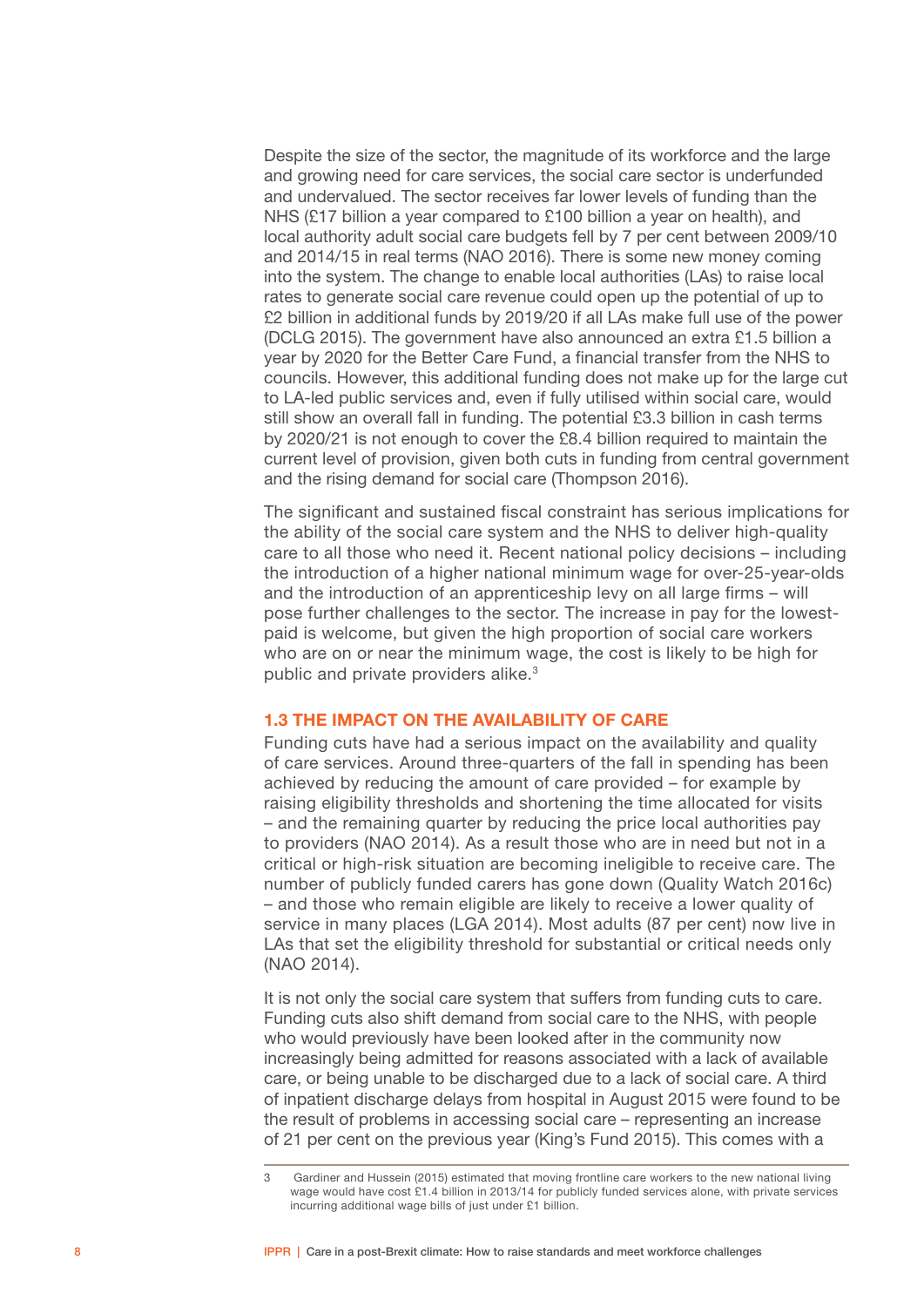<span id="page-10-0"></span>significant cost impact. Monitor and the Trust Development Authority (TDA) estimated that delayed transfers of care cost hospital trusts £270 million over a six-month period (Monitor and NHS TDA 2015).

As well as supporting patients when they leave hospital, good-quality social care can ensure they do not need to go back in. Emergency admissions, particularly those for older people with preventable issues, have also increased considerably over the past five years (Blunt 2013). In 2012/13 the Care Quality Commission found that 1 in 10 over-75s and 1 in 5 over-90s experienced an avoidable admission over the last year – which could have been prevented if they had received better support outside hospital. It expressed concern over 'a general acceleration in the rates and numbers of these avoidable admissions from 2010/11 onwards' (CQC 2013).

#### 1.4 CONCLUSION

These are longstanding challenges, but the situation has deteriorated in recent years and has now reached crisis point, due to the combination of deep budget cuts over the past six years and demographic pressures caused by an ageing society. Further planned cuts to local authority budgets over the course of this parliament will only exacerbate the pressure on adult social care services (ADASS 2016). The immediate crisis also makes it difficult for the sector to adopt more innovative models of care or prepare for the challenges facing the workforce over the next 5 to 15 years.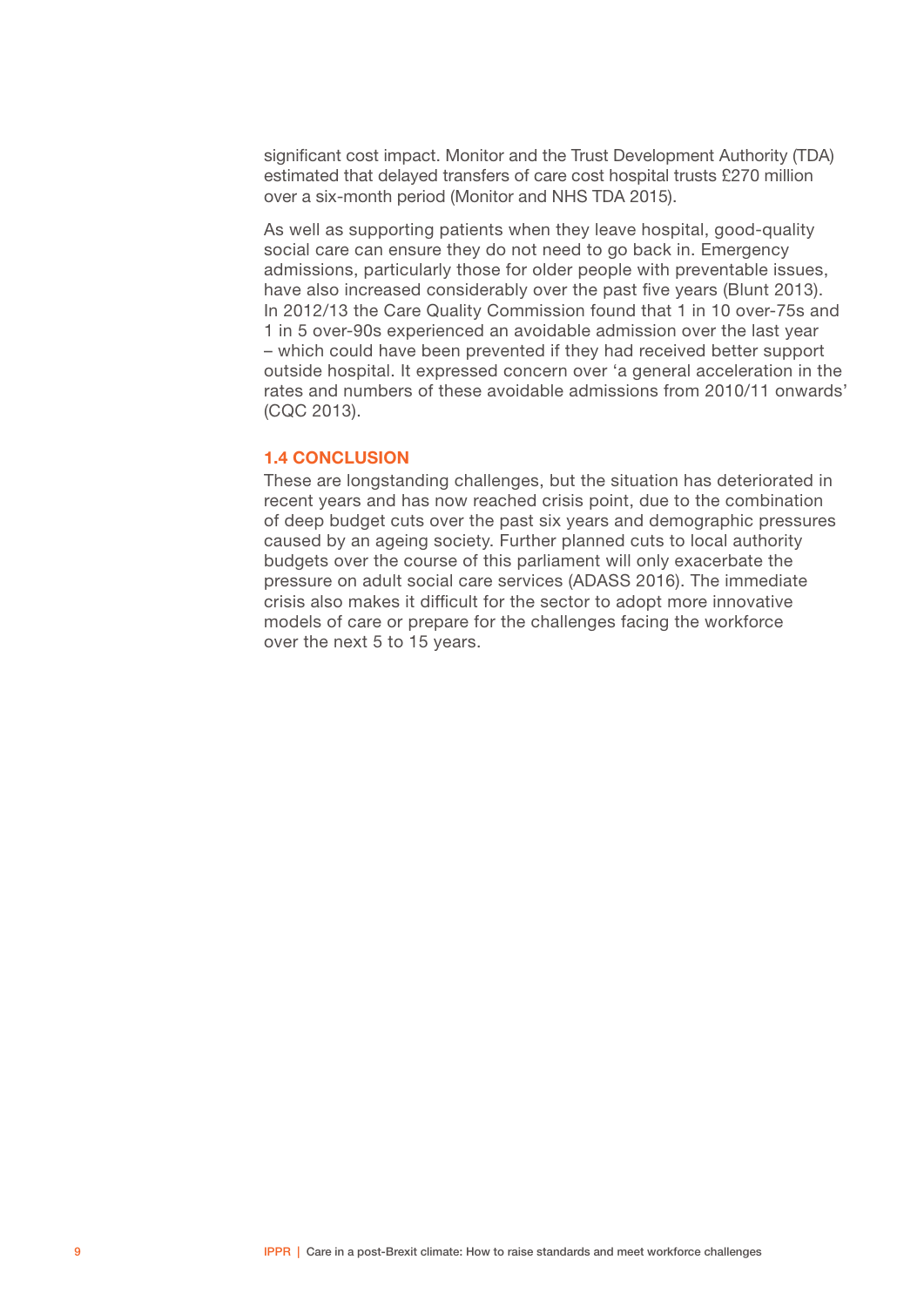# <span id="page-11-0"></span>2. QUALITY OF CARE

As well as limiting service availability, chronic underinvestment is affecting the quality of care. The highest profile and most worrying manifestation of this is the rise of very short visits that leave little time to care. However, the quality and continuity of care is also being undermined by the reliance on a low-paid, poorly trained workforce and high levels of staff turnover. While many carers and care organisations continue to provide outstanding care in challenging circumstances, this situation can lead to high risks of error and, in the worst cases, abuse. This is exacerbated by a weak regulatory system that does little to drive up or enforce high standards of care. In this chapter we examine the main drivers of variable quality of care.

#### 2.1 THE CONSEQUENCES OF UNDERINVESTMENT IN THE CARE WORKFORCE

Persistent underfunding in the adult social care sector has led to a reliance on a relatively low-paid, often poorly trained workforce. Care workers are some of the lowest paid workers in the country, and will usually earn less than their equivalents by skill level and task in the NHS. The median hourly wage in domiciliary care is just 15 per cent higher than the minimum wage, and around 160,000 care workers are effectively paid less than the minimum wage because travel time and wait time between clients is not taken into account (Gardiner 2015).

This problem is likely to be exacerbated by the increase in the national minimum wage for those aged 25 and above. The increase in pay for the lowest-paid is welcome, even if it does fall short of a genuine living wage. However, this increase will have a considerable impact on the sector. The cost of moving frontline care workers to the new national living wage (NLW) has been estimated at £1.4 billion for publicly funded services alone, with private services incurring additional wage bills of just under £1 billion (Gardiner and Hussein 2015).

Low pay is coupled with high incidence of zero-hours contracts – it is estimated that almost one-quarter of jobs in the adult social care sector (23 per cent or 300,000 workers) are operating on a zero-hour contract (Skills for Care 2015c) – and a trend of deteriorating employment conditions (Unison 2013a).

This situation has been exacerbated by the recent reductions in funding to the sector, leading to a fall in investment in workforce training. Net capital expenditure per worker in human health and social work activities (including social care) has fallen considerably below the average level across all business sectors (see figure 2.1) – to the detriment of both servicer users and carers themselves.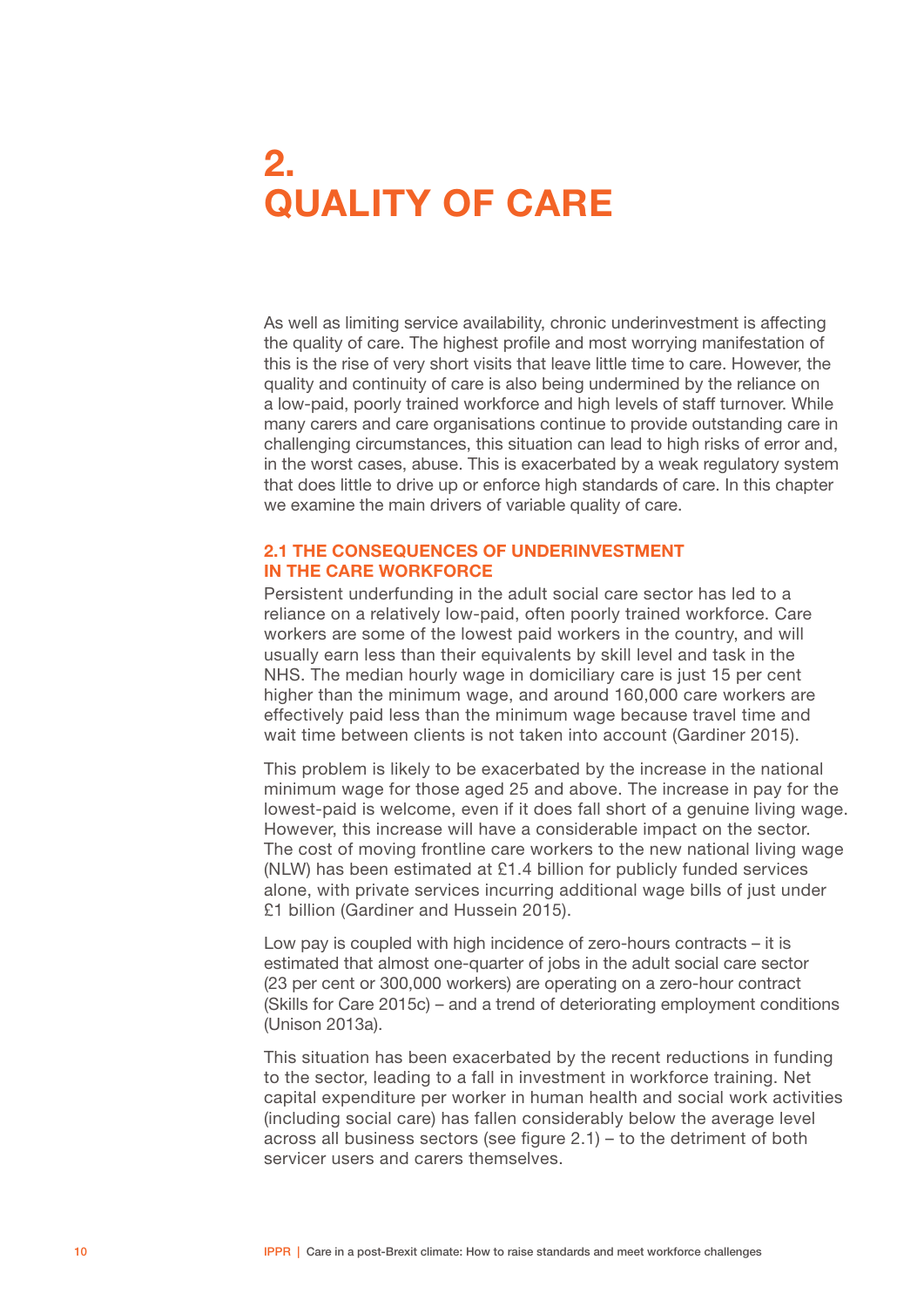#### <span id="page-12-0"></span>FIGURE 2.1

Net capital expenditure per worker in human health and social work activities has fallen well below the average level across all business sectors *Net capital expenditure per worker by sector, relative to all business sectors (excluding financial services) (average = 100), 2014*



Source: IPPR analysis using ONS, 'UK non-financial business economy: 2014 revised results (Annual Business Survey)' (ONS 2014)

Note: 'administrative services' is not included above as the most recent available data was for 2013 only; as an indication, when indexed as above its value is 66.1.

#### 2.2 LACK OF EFFECTIVE MINIMUM STANDARDS

Carers effectively have no compulsory or consistent training. The weakness of the qualification requirements relative to the professional competence that would be expected in other countries is reflected in the low levels of relevant qualifications among care workers. Figure 2.2 shows that 22 per cent of direct care workers possess no relevant qualifications at all, while 37 per cent possess level 2 qualifications (GCSE A\*–C equivalent) and 24 per cent possess level 3 (A level A\*–C equivalent).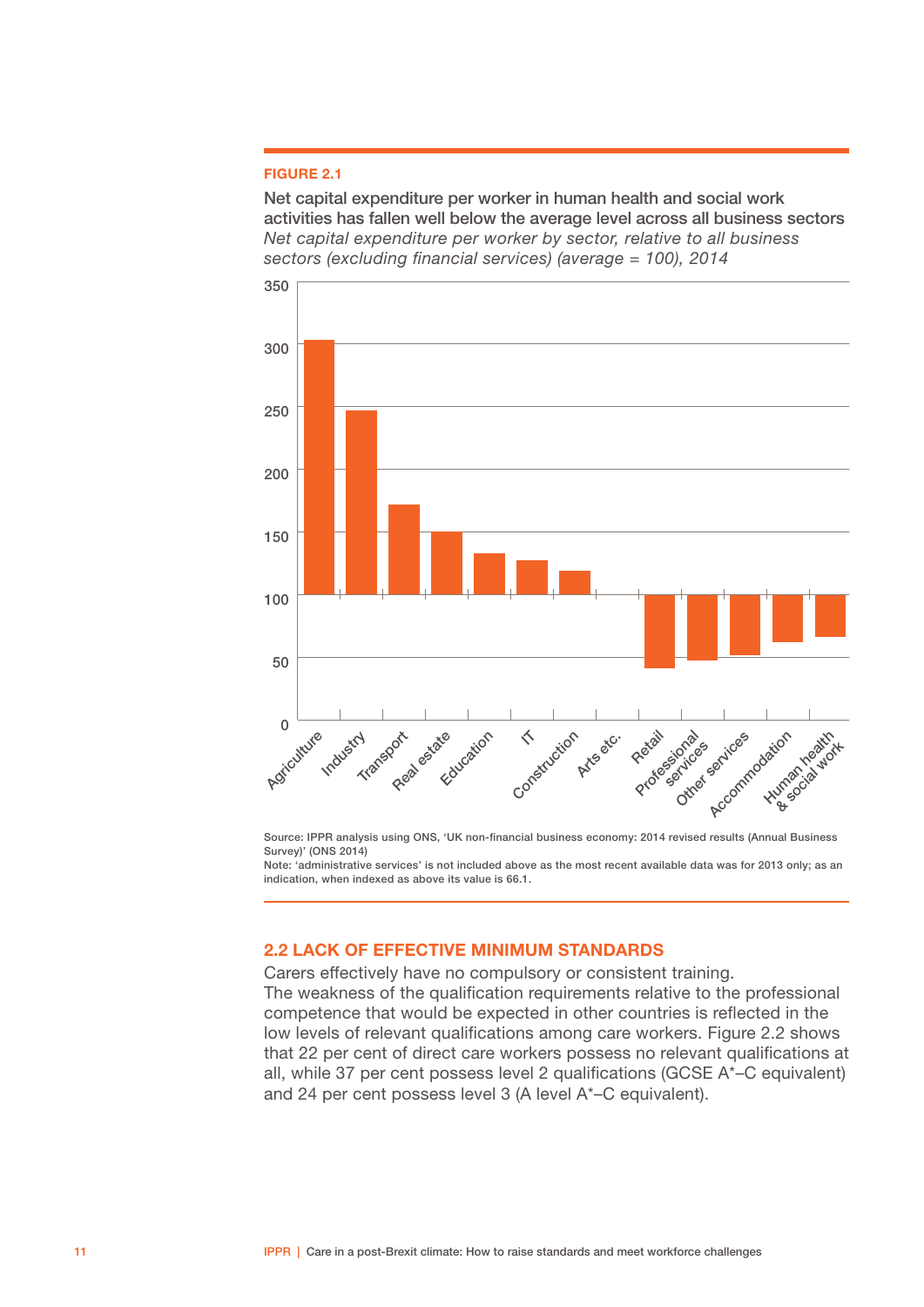#### FIGURE 2.2

Almost one-quarter of direct care workers possess no relevant qualifications *Highest qualifications held by workers in adult social services jobs by job role group*



Source: HSCIC, Personal Social Services Adult Social Care Survey, England - 2014-15 (HSCIC (2015)

The level and quality of training of care workers in the UK – and particularly in England – is significantly lower when compared to other similar economies. A 2011 study by Gospel et al compared England – where the minimum requirements for an elderly care assistant at the time were 24 hours of induction training and three days paid training a year – with extensive initial and continuing vocational training for care workers in Japan and Germany. For example, at the top occupational level in Germany, elderly care workers train for three years, with 4,600 hours of theoretical education, off-the-job and practical training at work under the supervision of a qualified mentor. At the lower end, elderly care assistants in Germany receive less training, but still substantially more than in England. England is the only country where care workers are not required to have any underpinning knowledge.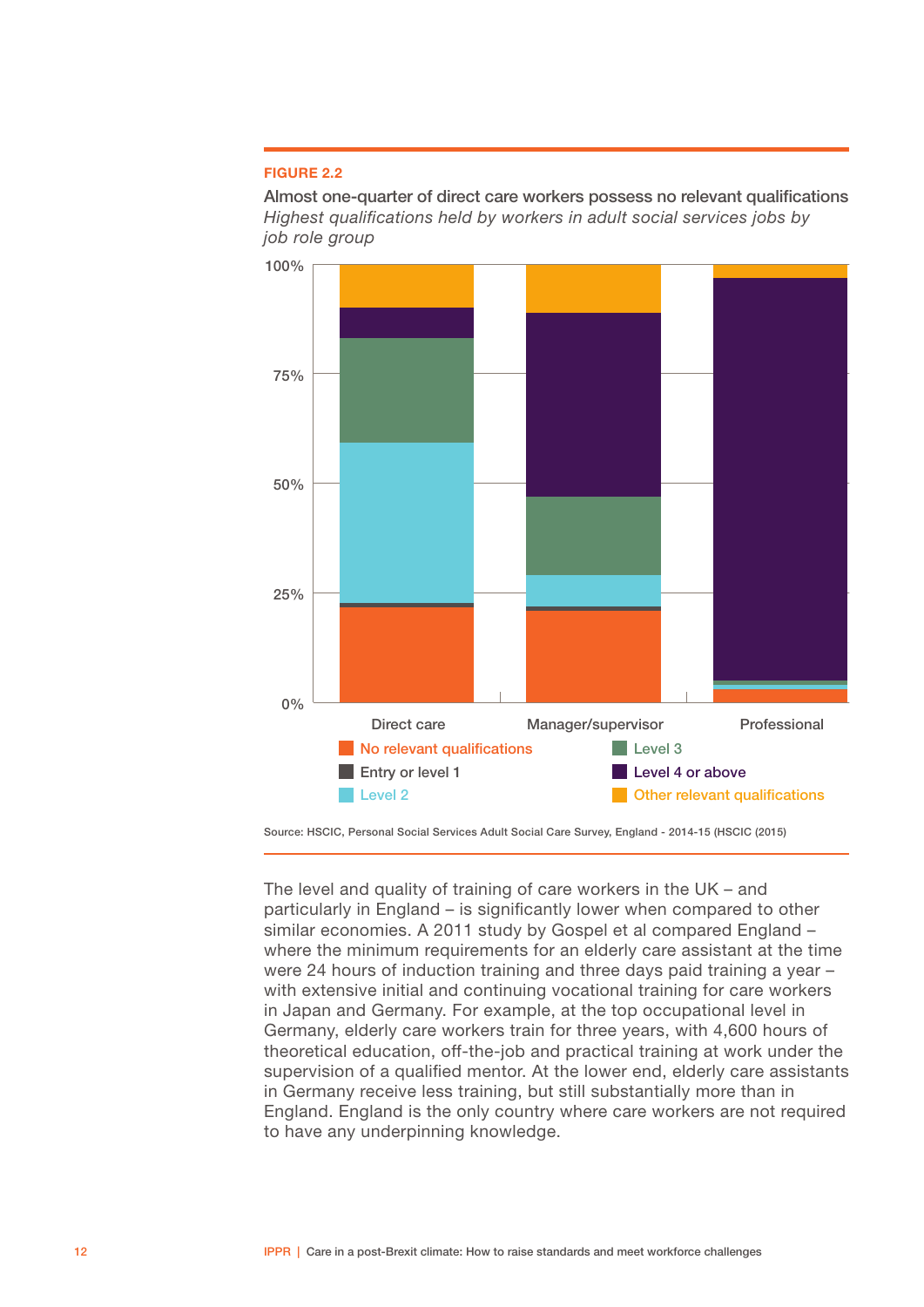<span id="page-14-0"></span>This situation has deteriorated since the Gospel research was published. National minimum training standards for care staff to have an NVQ level 2 have been removed in favour of a weaker requirement that staff should be 'appropriately trained'.

Care work is not low skilled. Care workers deal with people with complex physical and mental health needs and are sometimes (and increasingly) expected to administer medicine and even perform invasive procedures (Cavendish 2013). Yet specialist training is poor. More than 4 in 10 care workers do not receive specialised training to help deal with their clients' specific medical needs, such as dementia and stroke-related conditions (Unison 2013b). Our research with care workers provided further evidence of these problems, with some voicing concerns that the quality of training provided left them feeling unprepared for the work required of them:

*'There's no check that you've understood, and [the trainer's] not even qualified to do what she's teaching. She just reads a book out.'* Social care worker

*'We did get induction training but it was very superficial … It doesn't prepare you for the work. You don't practise with real patients.'* Social care worker

Some progress has been made since the 2013 Cavendish review, which recommended establishing common training standards across health and social care through a 'Certificate of Fundamental Care'. A new care certificate, intended to provide a portable minimum standard of care, was subsequently introduced in 2015. Developed by Skills for Care, Skills for Health and Health Education England, the certificate is supposed to be completed within 12 weeks of starting work and to include a personal development plan. However, while the standards provide guidance, crucially they are not mandatory or enforced by a regulator, and concerns have been raised about quality assurance, portability and suitability (Skills for Care 2014b). The limited training requirements for care workers stand in direct contrast to nurses, who must renew their registration every three years by confirming that they have met established continuing professional development (CPD) standards.

#### 2.3 LACK OF OPPORTUNITIES FOR PROGRESSION

Care workers also report a lack of progression opportunities (UKCES 2015). Vertical progression is inhibited by bottlenecks in to more senior roles of the same type (such as senior care worker) or management/supervisory roles. This is due particularly to the structure of the workforce: while 76 per cent of jobs are direct care roles, only 7 per cent are managerial roles (Skills for Care 2014b). A further inhibitor is the sometimes sharp increase in qualification level between roles of increasing seniority within 'direct care', from direct care to management, and from direct care to professional roles, unlike in the health sector which offers more intermediate opportunities.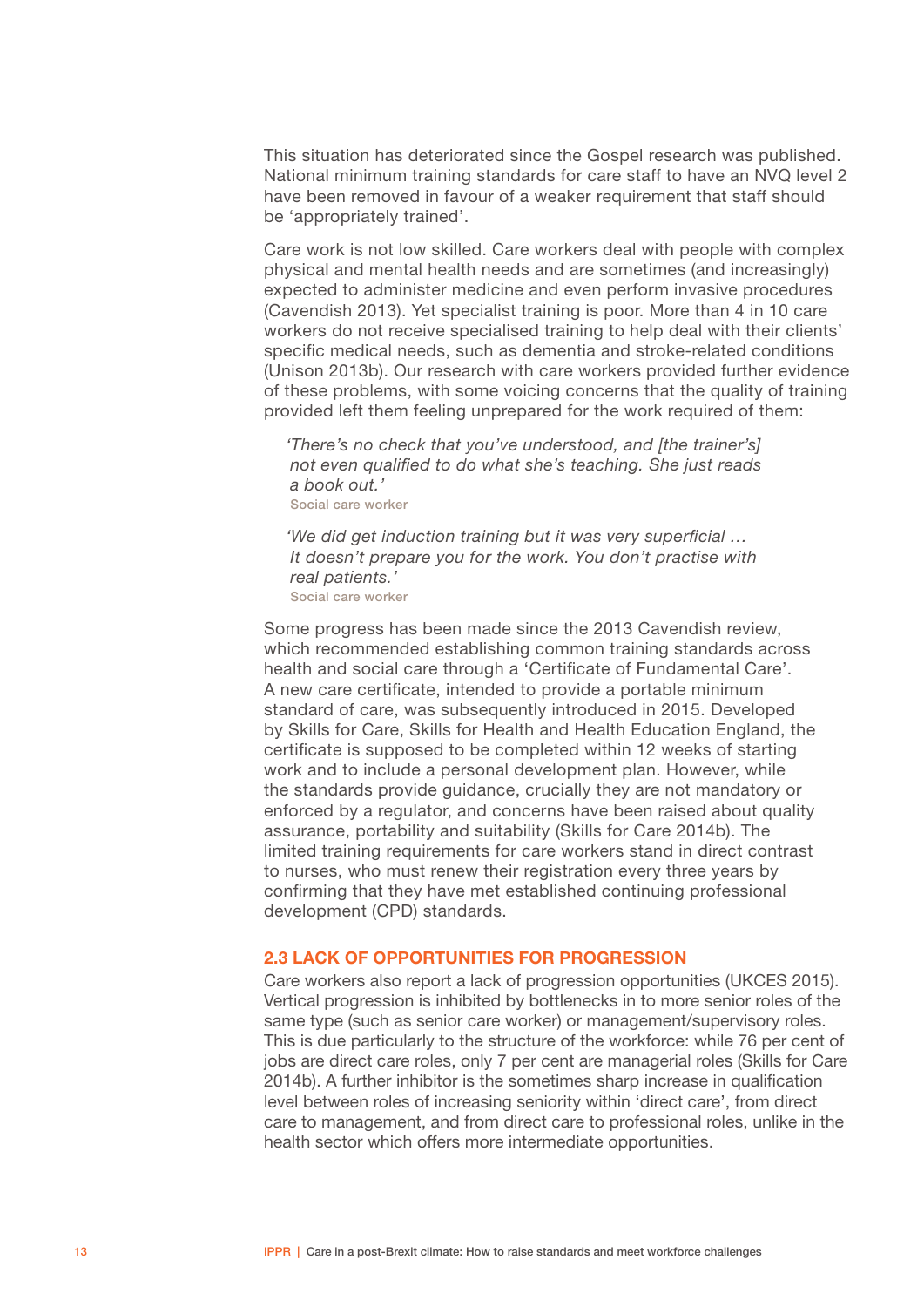<span id="page-15-0"></span>The lack of training, low pay and weak progression opportunities contribute to high turnover rates and low job satisfaction. Skills for Care found that there can be huge variability in turnover and retention rates among social care employers, with average turnover at 24 per cent. The most common reasons for social care staff leaving between 2010 and 2012 were personal reasons, leaving to join another employer and issues linked to career development. Pay and conditions were reported to account for decisions to leave the sector in one out of five leavers (Skills for Care 2013b).

Managers of high-retaining employers identify clear benefits of staff retention for service users including, most importantly, continuity of care. Linked to this are the relationships that staff can build with service users which are consistently proven to put service users more at ease. This also allows carers to become familiar with service users' preferences (as well as what they do not like), which helps to embed personalised care. Managers also identified a range of organisational benefits as a result of greater staff retention, including better team-working, more skilled and experienced staff and being better able to match care workers' strengths and interests to clients' needs and requirements. Cost savings can also be achieved and reputations enhanced through having low levels of attrition. There are numerous factors that play a part in employers achieving and then sustaining high levels of staff retention. Among the most important were training, and providing employees with autonomy and flexibility (ibid).

#### 2.4 A RELIANCE ON MIGRANT LABOUR

A reliance on migrant labour in caring occupations has helped to mask the absence of effective workforce planning strategies. Employers may turn to migrant labour to fill posts where they have difficulty attracting workers to replace those leaving the workforce, or more skilled workers where there are skills shortages. This is particularly the case in London, where nearly half (46 per cent) of carers are non-UK nationals. Just under one-quarter (23 per cent) of carers are non-UK nationals in the southeast, compared to 7 per cent in the north-east (Skills for Care 2015a).

The removal of senior care workers from the Tier 2 visa occupations shortage list in 2008, coupled with the entrance of eastern European countries into the EU a few years earlier, has led to a shift from skilled migrants from the Commonwealth countries with a required level of English, to EU migrants with no training or language requirements. This has led to some concerns about the skills and English proficiency in a role that involves intimate work and involves high levels of human interaction and communication. Today more than 1 in 20 carers in England have emigrated from other EU countries, while 1 in 7 are of non-European Economic Area origin (ibid).

Depending on the outcome of the negotiations over Britain's exit from the European Union and the implications for freedom of movement, there is also a question about the sustainability of a workforce strategy reliant on migrant labour from the EU (see, for example, Independent Age 2015). High churn in the sector means that the fall in future EU migrants will have a considerable effect on the size of the workforce. Demographic pressures are likely to exacerbate this situation, as increasing demand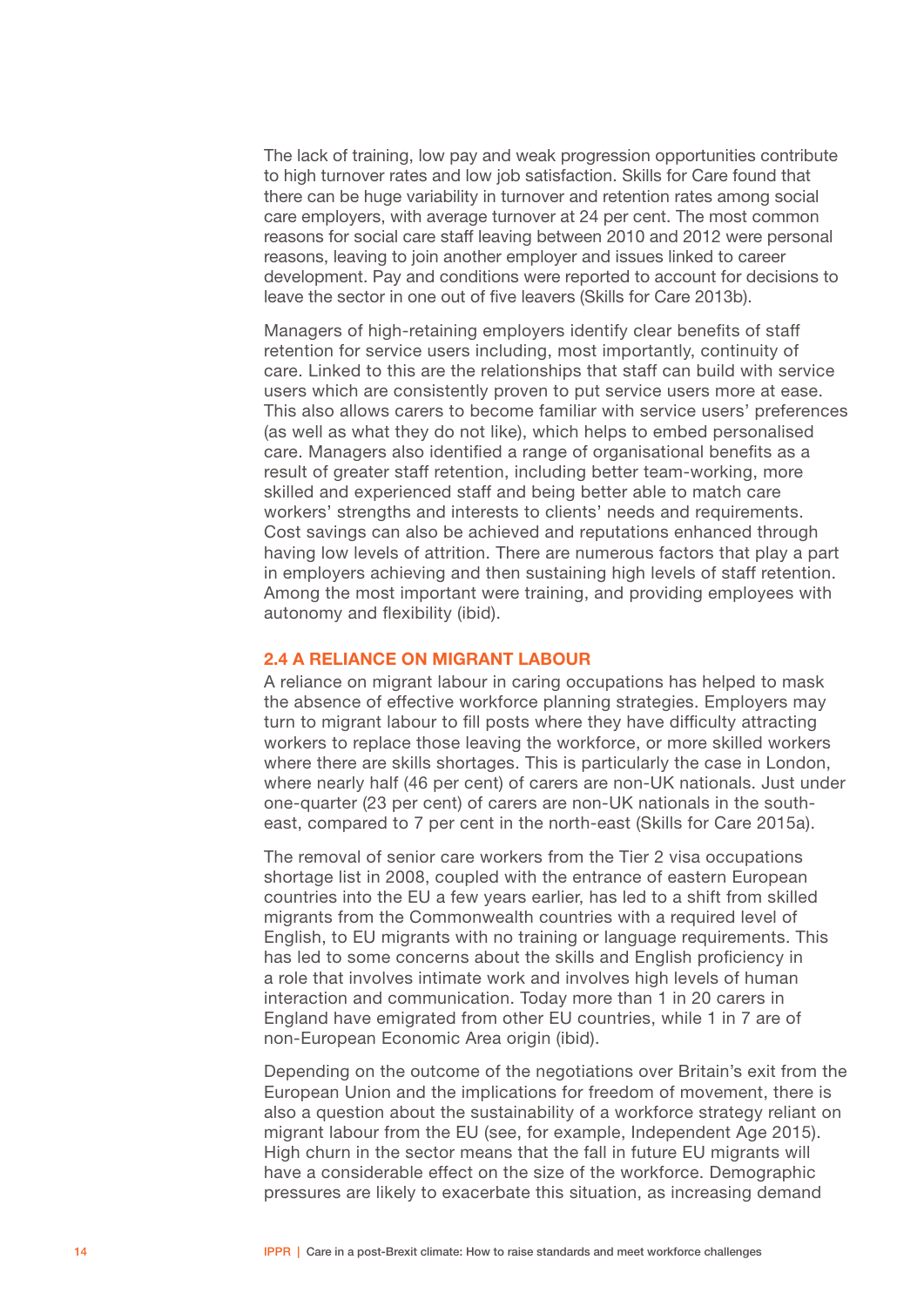<span id="page-16-0"></span>for social care drives up the already high levels of 'replacement demand' in care over the coming years. Yet under current conditions, providers are likely to struggle to improve their offer to British-based workers and potential new UK workers may be attracted to sectors with more favourable employment conditions.

### **2.5 A WEAK REGULATORY STRUCTURE**

The protection of adults using social care services in the UK is largely dependent on standard-setting and inspection. In this context, the problems faced by the regulator, the Care Quality Commission (CQC), are cause for concern. The CQC is responsible for the regulation and inspection of care providers against minimum standards of quality and safety, and was declared ineffective by the House of Commons' public accounts committee in December 2015 (PAC 2015). Headline cases of abuse and neglect, such as Winterbourne View care home, Orchid View care home (Southern Cross), and more recently St Anne's Community Services which was taken to court and fined for the avoidable death of a resident (Silman 2016), have indicated the extreme results of poor regulation.

Social care regulation, through the CQC, is more 'light touch' than in other sectors in which the workforce cares directly for vulnerable individuals. Children's social care, for example, uses a more rigorous approach, with inspections carried out by Ofsted.4

More broadly, there has been an attempt to raise standards by giving council-funded service users more control over the shape of services through the use of personal budgets. In use in social care for up to 20 years (Muir and Quilter-Pinner 2015), personal budgets are perhaps the most radical of recent innovations to empower citizens in relation to public services, and are likely to soon shake up how health services as well as care are delivered (NHS 2014). At their most powerful in the form of direct payments, they hand public money to the citizen to directly purchase the care and support they want, representing a radical break in the orthodox model of state provision of services.

There are mixed views on the impact of personal budgets in social care. Offered to all those in receipt of social care since 2008, they have been shown to have improved outcomes and wellbeing for those who use them compared to those who do not (Hatton et al 2013). Yet within the social care market, take-up varies between groups – 83 per cent of those with learning difficulties have taken them up, compared to 29 per cent of eligible people with mental health problems (Fox 2014). Key weaknesses mean that even with personal budgets many citizens are far from empowered (McNeil and Hunter 2014), and some have argued that they are contributing to a race to the bottom.

<sup>4</sup> Source: IPPR interviews with stakeholders.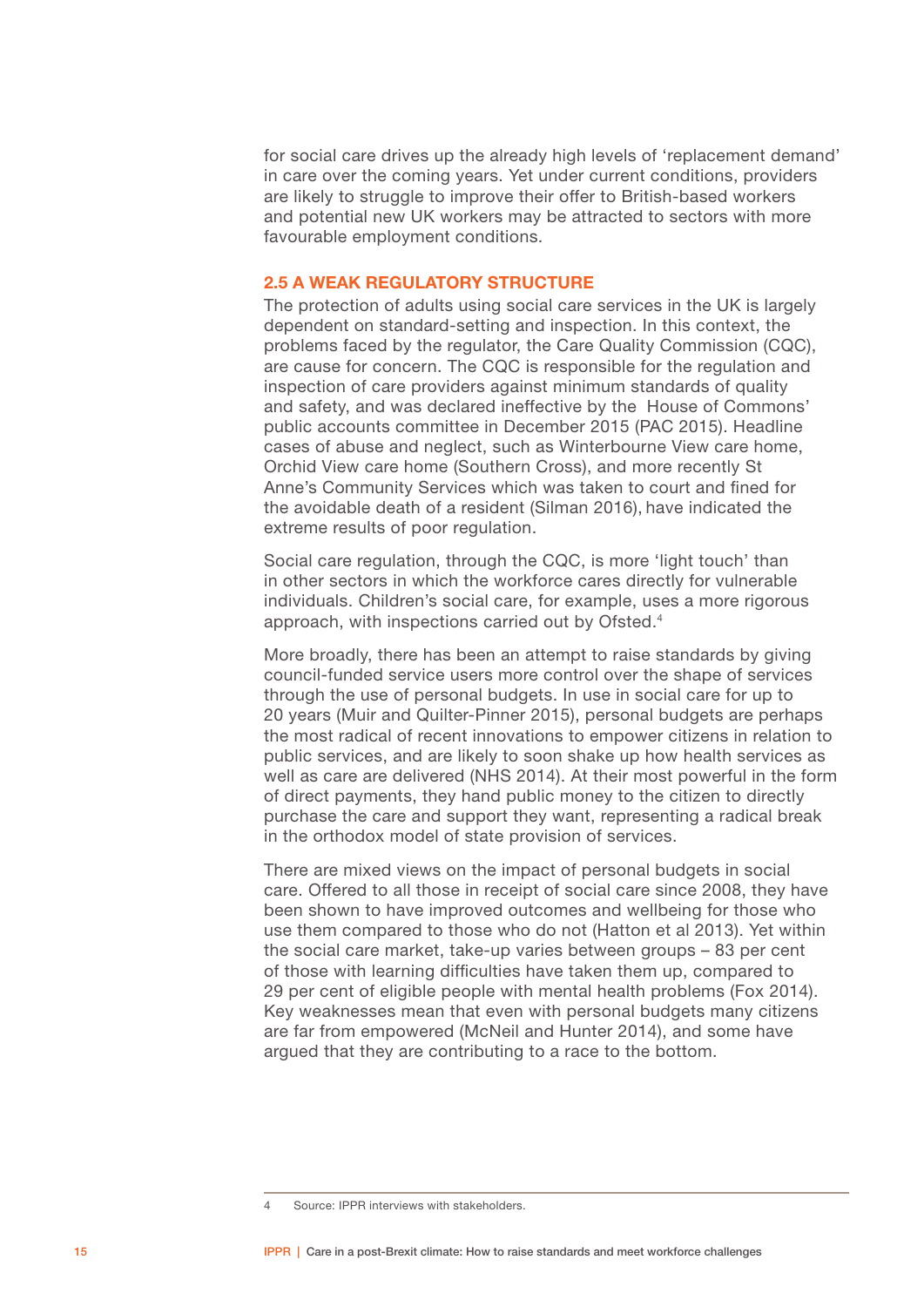<span id="page-17-0"></span>The weak institutional framework in England has limited the effectiveness of previous attempts to raise skill levels in the sector. Regulation alone has had a limited impact on employers' competitive and human resource strategies. Many employers reliant on a low-cost workforce failed to utilise, build on or reward the skills gained by staff undertaking (admittedly relatively limited) care qualifications (Gospel and Lewis 2010). There is some evidence that recent attempts to drive up the quantity and quality of apprenticeships are meeting a similar fate. Health and social care has seen a big increase in apprenticeships in recent years, but serious concerns have been raised about the standards of training being offered by employers (Ofsted 2015), and one recent study found that Level 2 and 3 apprenticeships in health and social care provide no wage returns at all (Broughton 2015).

The UK's market-led voluntarist system contrasts with the approach in other northern European countries, where strong legal training requirements are designed to encourage a self-regulatory ethos across a wide range of occupations – particularly in sectors where consumers have an interest in being protected from irresponsible or poorly trained practitioners. Countries such as Australia and the US also make greater use of occupational licensing to set standards (Humphris et al 2009), and England is unusual in the fact that care workers are not required to have any underpinning knowledge in order to practise (Gospel et al 2011).

In many of these countries, training requirements sit within a wider institutional framework that is designed to encourage professional competence and knowledge, overseen by strong industry-led sector bodies with the remit and powers to set high standards and ensure training keeps pace with workforce needs, and local bodies that carry out quality assurance procedures (see Lanning and Lawton 2012). Nobody has a comparable remit in England. Sector organisations such as Skills for Care and the Social Care Institute for Excellence provide information and promote best practice, but they lack the powers or resources to enforce higher standards or drive innovation in the sector, while local authority commissioning practices have, if anything, created a downward pressure on standards.

#### 2.6 POOR COMMISSIONING PRACTICES

Carers are spending less time with those who are in receipt of care. The majority (74 per cent) of councils commission home care visits in 15-minute time slots, with 1 in 7 home care visits in these areas now being just 15 minutes long (Unison 2016). This is despite evidence suggesting longer time periods would improve quality of care in some instances (Lin 2011). These practices are unpopular among practitioners and the public (Leonard Cheshire Disability 2013), and can lead to rushed, poorer quality care (Unison 2013a). With practices such as these becoming more common (NAO 2014), it is not surprising that carers feel less involved than they used to in the care of their patients (Quality Watch 2016d).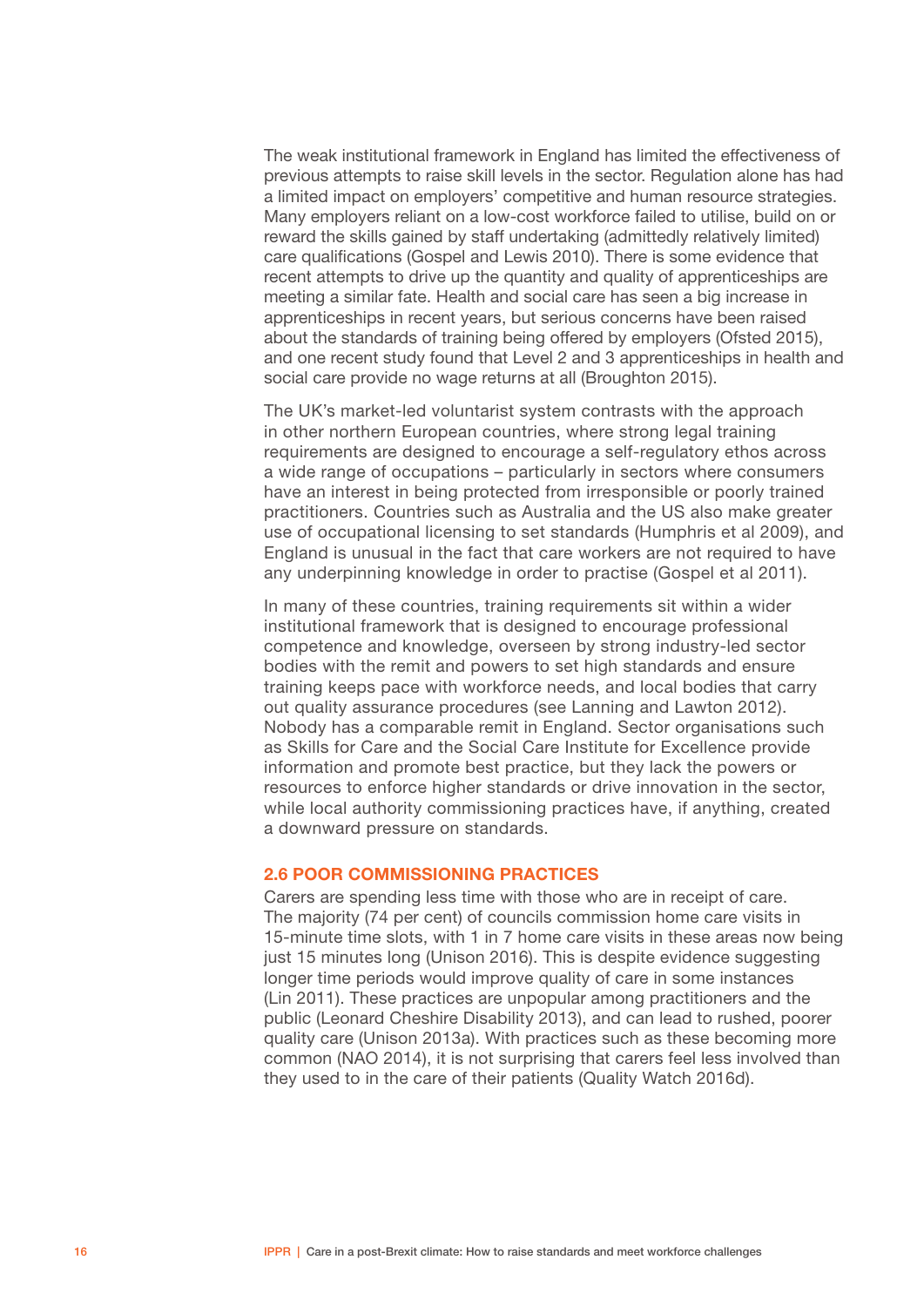<span id="page-18-0"></span>*'In home care you don't have a life. You're working for 70 hours and getting paid for 50. Even if you get paid for travel time, you're out for the whole day and not paid for gaps in between visits … If a client needs more than 15 minutes, that's on you.'* Social care worker

### 2.7 CONCLUSION

We have seen how the UK is an international outlier in requiring no minimum training standards for its care workers. A reliance on migrant labour in the care sector has helped to mask the absence of effective workforce planning strategies, and this in turn has perpetuated high levels of staff turnover and a lack of continuity of care. Social care needs a more coordinated and strategic approach that focuses on the workforce and puts personal, relational care with high-quality interactions at its core.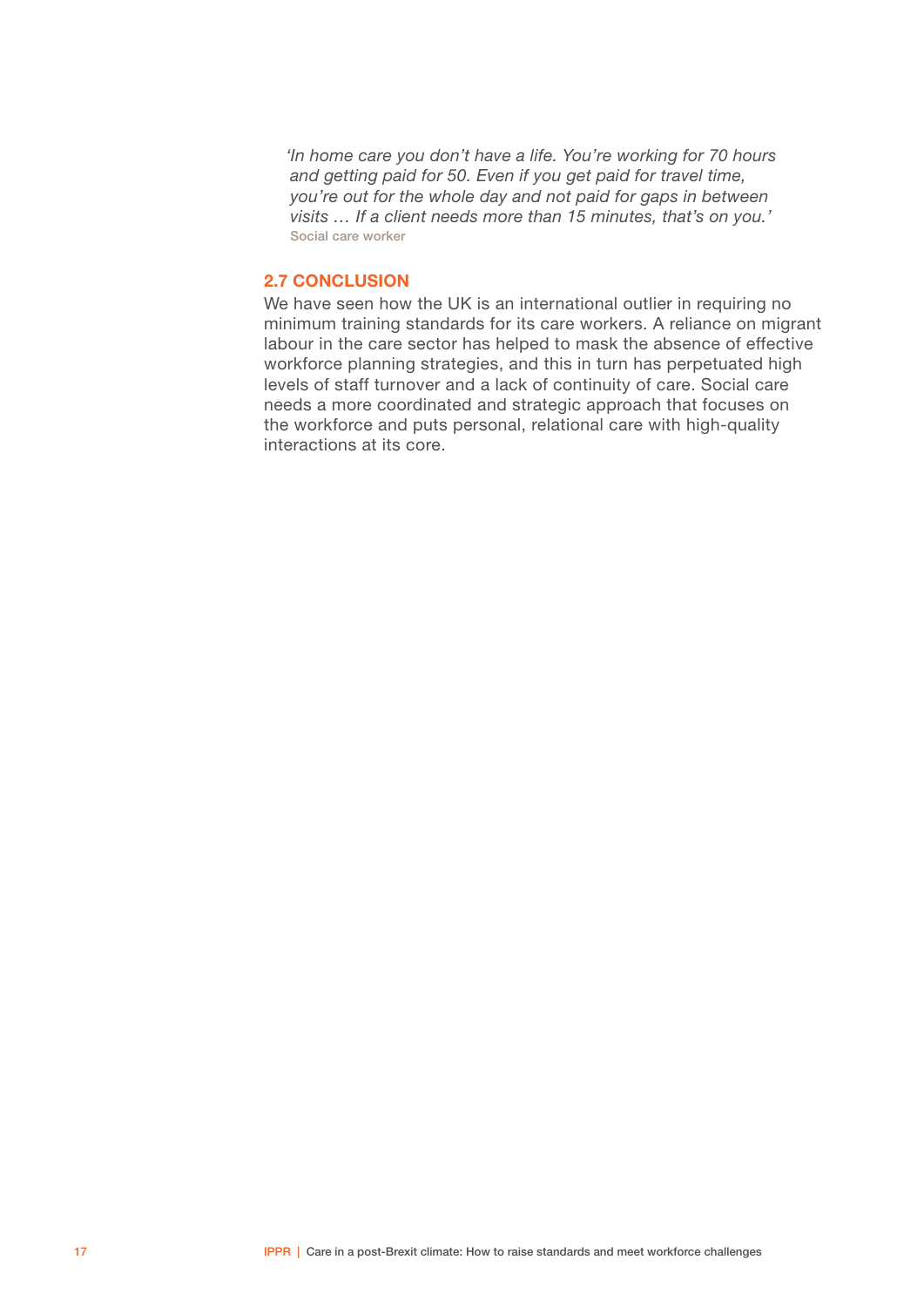### <span id="page-19-0"></span>3. RECOMMENDATIONS FOR RAISING STANDARDS IN SOCIAL CARE

IPPR has previously argued for a more 'relational' role for the state in public services, where services are built around the quality of the relationship between an individual and a frontline worker (Muir and Parker 2014). This can only be achieved with a workforce that is properly supported and valued, with better working conditions and prospects for progression.

The sector is under great strain, suffering from decades of underinvestment and little long-term strategic vision. While the recommendations we outline below will help tackle the problems we identify, they can only be fully resolved with a sustainable funding solution for social care.

Our vision to improve standards in the care sector therefore has three elements.

- 1. Effective minimum standards to push up quality, developed by Skills for Care in conjunction with a representative board, and enforced through a stronger CQC.
- 2. Better conditions for workers, enforced through a stronger CQC in partnership with HMRC.
- 3. An industrial strategy for care with a new focus on innovation, including stimulating the potential of new technology to drive productivity improvements.

### 3.1 EFFECTIVE MINIMUM STANDARDS FOR TRAINING

Minimum qualifications and appropriate training to attain them are essential to ensure services are of a consistently good quality, yet the UK has neither. This situation contrasts with other areas of care provision for vulnerable individuals. For example, minimum qualifications are required for those working in health care, with vulnerable children and in other forms of social work. In not setting minimum standards for training in social care, the UK is an outlier compared to other advanced economies.

Any changes to the current provision, enforcement or regulation of training should take into account the current context of significant underfunding in the sector. Mandatory training that is costly for providers or workers would only exacerbate current pressures (in the short term at least). However, change is needed. The quality of care remains too low for too many. Mandatory, enforced minimum qualifications acquired through high-quality training would boost workers' skills and improve the quality of care they provide.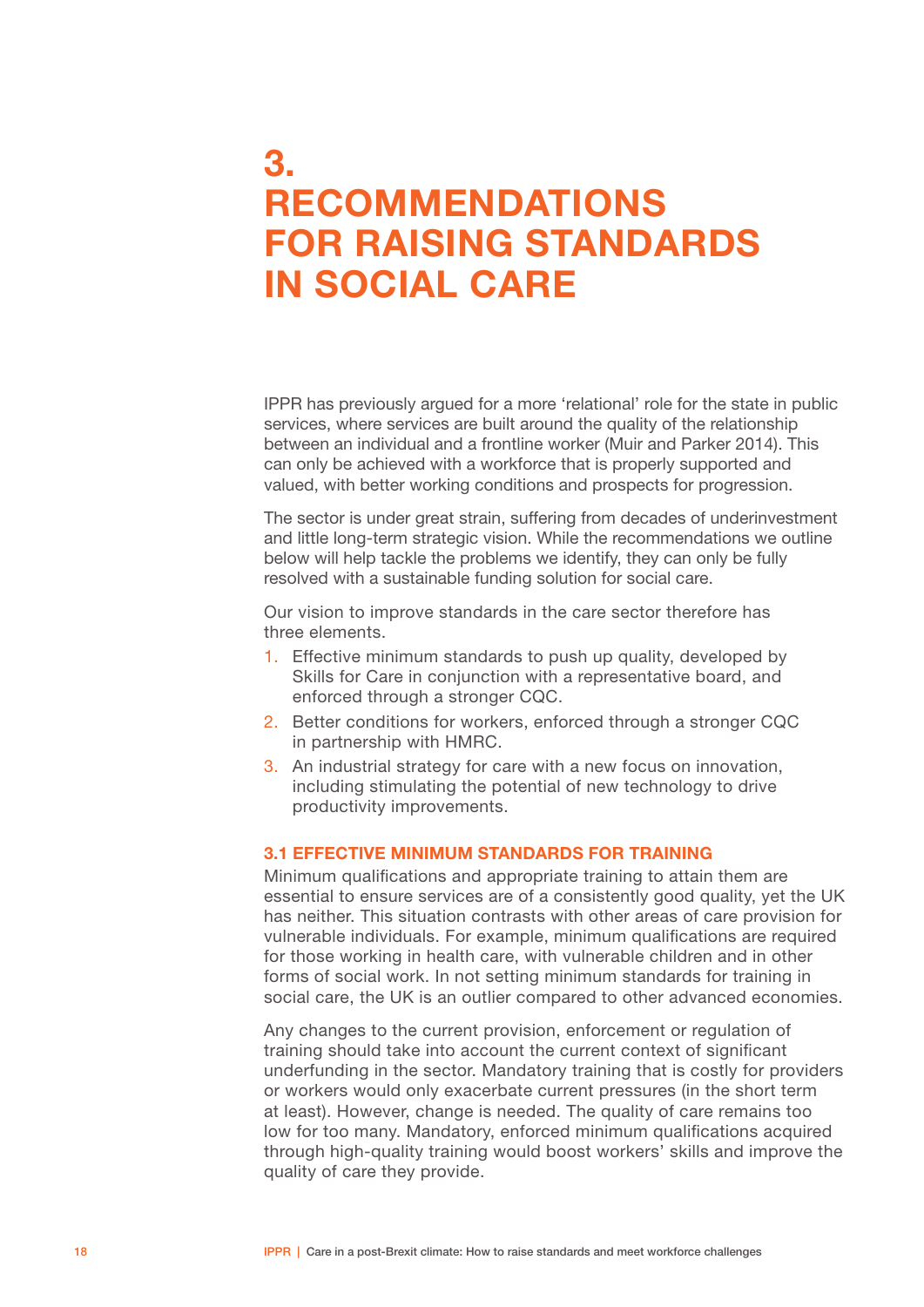Moreover, there is a strong cost argument for improving the quality of care through better, enforced minimum standards. Regulations promote training (Gospel and Lewis 2010), and training in turn improves the quality of care. High-quality social care is both better for users and saves costs for local authorities and the NHS, who benefit from the reduction in avoidable critical cases and avoidable admissions respectively.

The care certificate has had some success in formalising a minimum skills floor, but it remains unenforced and therefore too many carers are not given the opportunity to have this training. The certificate was introduced with the aim of ensuring a minimum level of skill and knowledge among the workforce, and thereby improving outcomes for care users. Sadly it has not had the impact that was hoped for, being poorly delivered in some cases and ignored in others. We recommend building on the certificate as a route to improving standards in care.

In order to improve care outcomes, the care certificate needs to fulfil three criteria.

- 1. It must be a robust indicator of high-quality skills and knowledge
- 2. It must be mandatory for workers and enforced by a regulator
- 3. It must be delivered to a high standard by training providers or employers.

1. A robust indicator of high-quality skills, knowledge and behaviours

The content of the care certificate should ensure that those who earn this qualification have the skills and knowledge to provide high-quality care in a range of situations. Rather than relying on any single organisation to prescribe the content of this training, the certificate should be further developed by a consortium of organisations and individuals, including employers, carers and government.

Representative boards are effective leaders in other sectors, such as construction and the creative industries. The construction industry training board (CITB) has provided effective support and planning for the sector using employer representation, and Creative Skillset, the creative industries skills body, is effective in supporting a fragmented sector through an employer-led board. Skills for Care, the sector skills body, is in a good position to appoint a representative board and coordinate the ongoing process of ensuring the certificate is providing the right skills and knowledge sets to carers.

#### 2. Mandatory for workers and enforced by a regulator

If enforced, the care certificate would in effect be a licence to practise for carers as recommended in the Kingsmill review (Kingsmill 2014). In order to achieve this, legislation should be introduced to create a legal requirement on care providers to deliver this training and to ensure that all their staff have this qualification. This change would mimic recent reforms in social work, and move closer to the qualification requirements in the health sector.

The Care Quality Commission (CQC) is best placed to enforce the provision of the certificate. Though the CQC currently includes workforce training as an element of its inspections, requirements are low and given too little weight in the overall inspection framework. Without reforms to the CQC,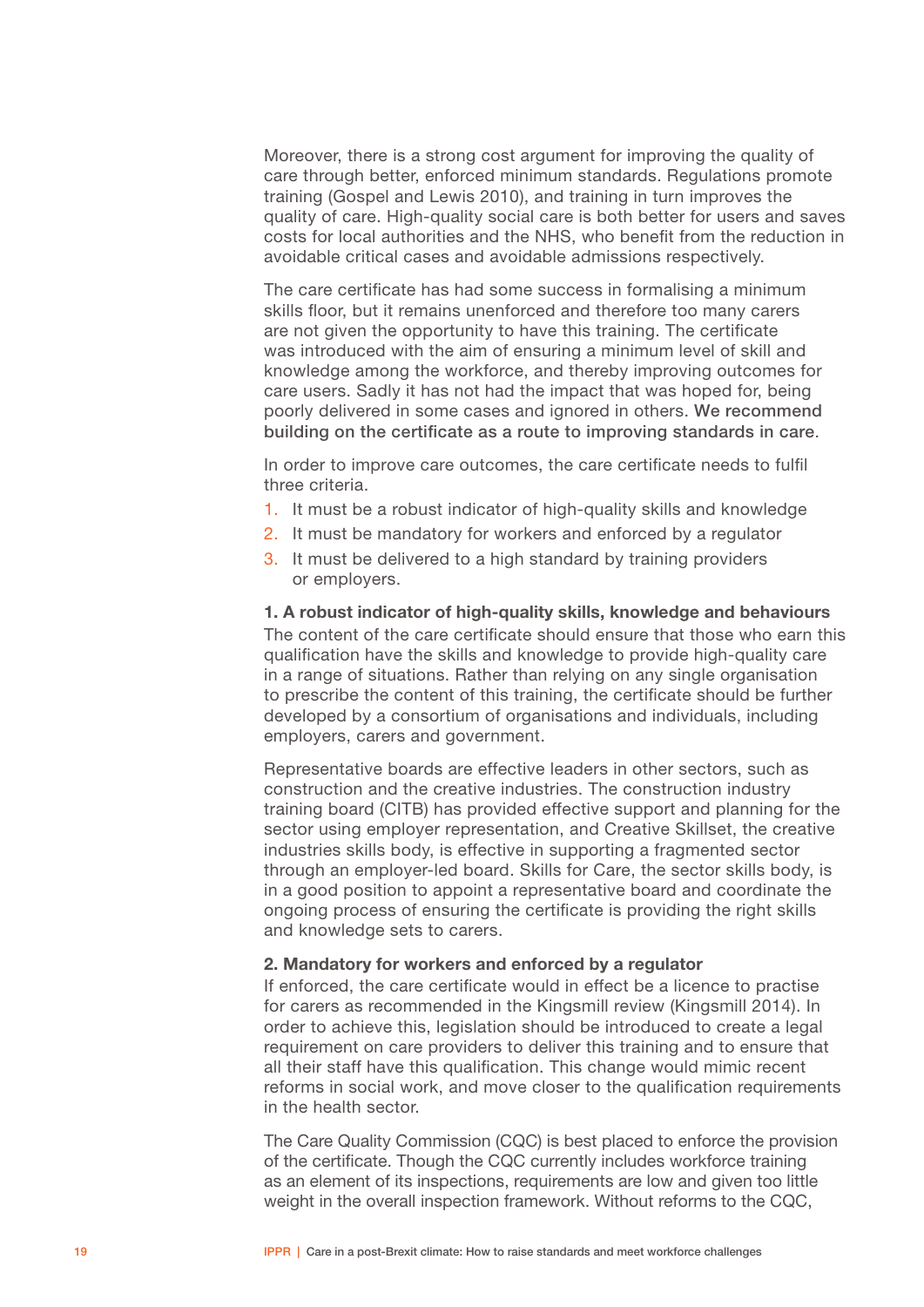<span id="page-21-0"></span>requirements for minimum qualifications and investment in training are likely to go unenforced. We recommend that provision of training and enforcement of the minimum standards are strengthened within the inspection framework. In addition, we recommend that the responsibility of proving whether training has been provided moves from CQC to employers. As in other sectors (see below) employers in care should have a duty to proactively demonstrate that they have trained their employees under the care certificate curriculum.

3. Delivered to a high standard by training providers and/or employers The persistent lack – and poor quality – of training in the sector has demonstrated that the social care market is not incentivised to provide high-quality training to its staff. The introduction of the apprenticeship levy presents an opportunity to improve the quality and degree of training in social care. The levy is a 0.5 per cent payroll tax on any company that has a payroll bill of £3 million or more. The tax is applicable to only the payroll amount over £3 million and comes into force in 2017/18. The levy will affect around 2 per cent of companies, and will not affect the majority of social care providers.

However, for those providers that are affected, the levy is both a challenge and an opportunity to bring about positive change. To bring about the best outcomes for service users, the levy should be flexible to needs of employers and employees, acknowledging that apprenticeships, though a common and effective course to higher qualifications for some, are not the best route for all. This can be achieved by collective pooling of funds to be used in line with employer/employee need and requirements. This would include the care certificate and CPD requirements, as well as apprenticeships. This will ensure that employers who pay the levy are incentivised to provide the minimum standard of training, in addition to apprenticeships and other longer-term qualifications.

#### Recommendation 1

The care certificate should be a legal requirement – and it should be fully enforced – in order to create an effective minimum qualification floor for the care sector.

### 3.2 OVERSIGHT AND MONITORING OF QUALITY STANDARDS

The care sector suffers from poor and/or illegal employment practices, such as underpayment of the national minimum wage, the widespread use of zero-hours contracts and the common practice of 15-minute care slots. Better conditions lead to better outcomes and benefit employees. More successful recruitment, higher levels of retention, improved job satisfaction and the higher levels of effort that go with it, benefit care users and employers.

Therefore, in addition to strengthening the role of CQC to enforce minimum standards of training, we recommend that the role of CQC is broadened to tackle the exploitation of low paid workers in the sector. In addition to including employment outcomes in its inspection regime, CQC should have a duty to refer cases of underpayment of the national minimum wage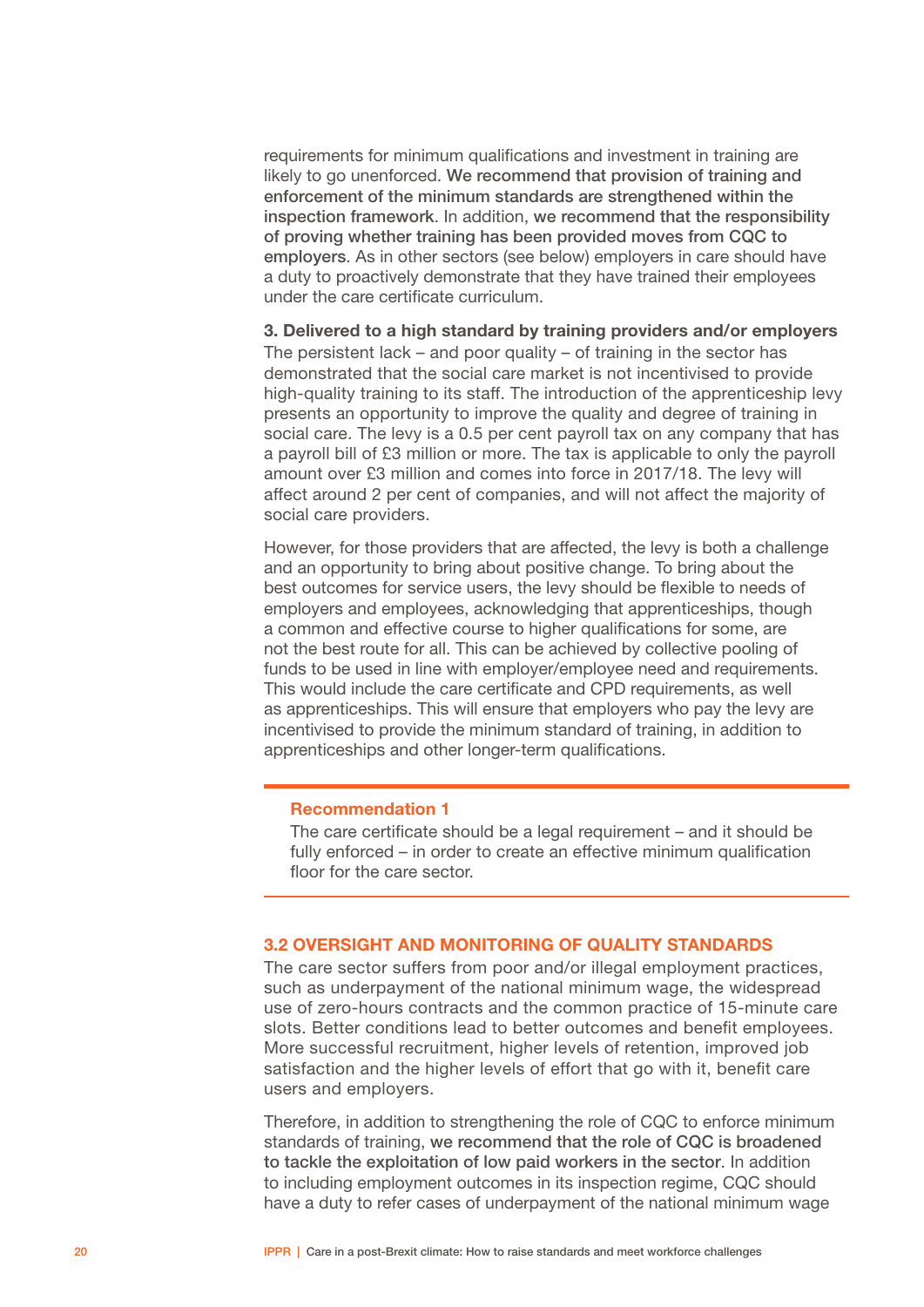<span id="page-22-0"></span>to HMRC, as recommended in the Kingsmill review. National regulatory bodies like HMRC are overstretched and not currently effective enough in tackling exploitative working practices. Giving CQC the remit and resources to support HMRC in enforcing the higher minimum wage (or national living wage) is likely to shed more light on these illegal practices and to reduce their prevalence in the long term. This is particularly urgent now, when evidence suggests social care employers are both likely to struggle to cover the cost of the national living wage, and are more likely than employers in other sectors to use loopholes to avoid complying with minimum wage legislation (LPC 2016).Reforms to the CQC can draw on best practice examples from better-regulated sectors. For example, the Gangmasters licensing authority (GLA) requires that employers proactively demonstrate that they have met GLA requirements, rather than rely on an inspection regime. Employers are required to be a member of the authority and their fees cover the costs of regulation.

The CQC itself is moving to a fee-paying model in a response to funding cuts (from £249 million to £217 million over the current parliament). This transition could incorporate the requirement of membership for social care employers with fees set at a level that is acceptable to employers while also enabling the commission to strengthen its regime and broaden its remit.

#### Recommendation 2

The CQC should be given two new duties:

- a duty to enforce minimum standards, by requiring that employers proactively demonstrate that they have trained their employees under the care certificate curriculum, though high-quality training
- a duty to tackle the exploitation of low-paid workers, by broadening its inspection regime to include employment outcomes, with a duty to refer non-payment to HMRC.

The cost of resourcing these new duties for the CQC should come from employer fees, set at a level that is acceptable to employers and enables reform to the commission.

#### 3.3 A NEW INDUSTRIAL STRATEGY FOR THE CARE SECTOR

These recommendations need to be combined with a wider vision for the sector: supporting the integration of training between NHS and non-NHS carers; supporting technological innovation in care; and moving towards responsible procurement in all local authorities.

There are numerous successful tech innovations happening at the frontline of social care, but the current underutilisation of both medicinal and digital technology means that there is real opportunity to unleash a new wave of innovation that could have a revolutionary impact on how care is delivered, and how patients interact with professionals to manage their own health and care.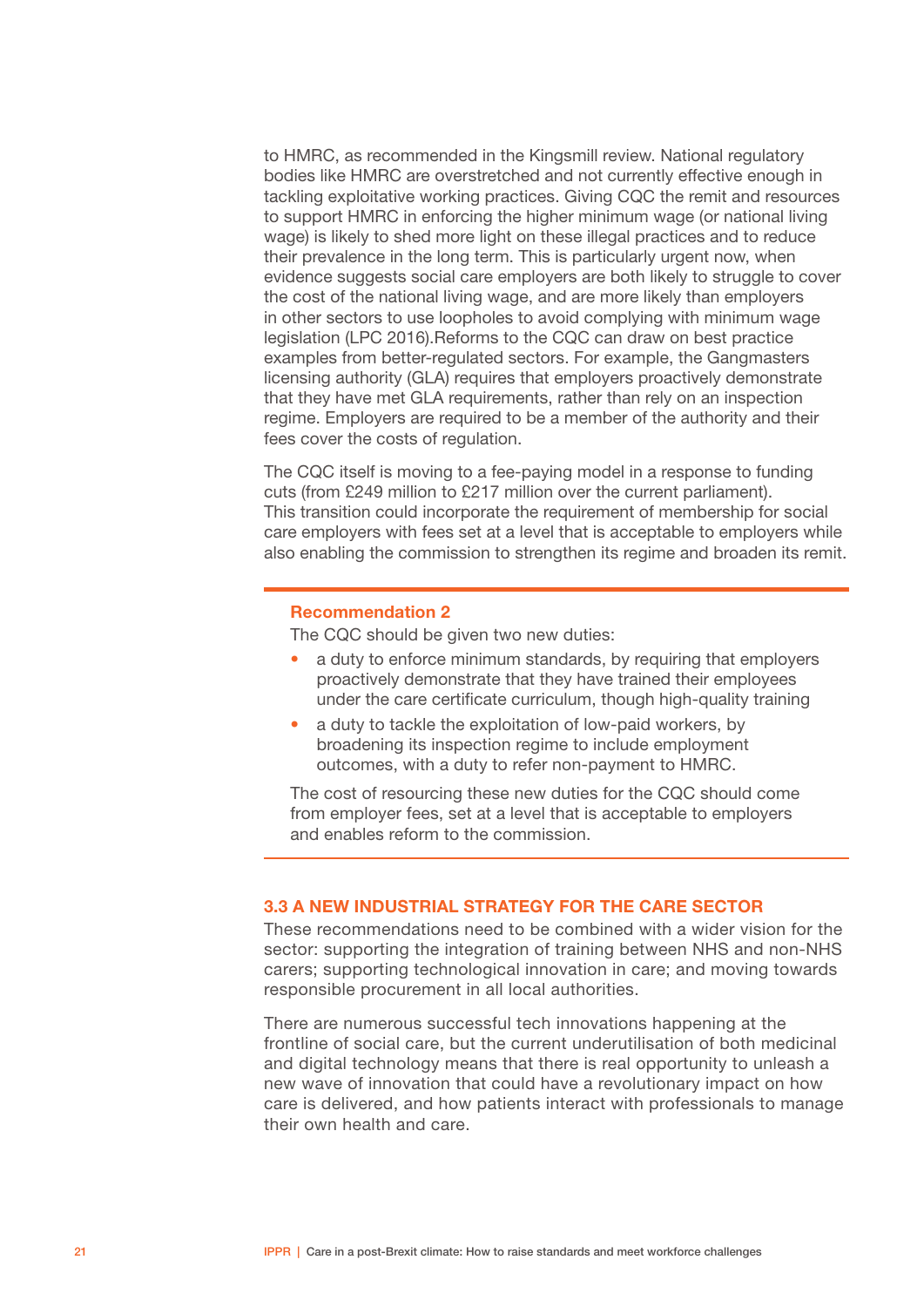#### Recommendation 3

We recommend pump priming of technological innovation through match funding for new applications that will improve the delivery of social care:

- match funding for new technological applications that will improve the delivery of social care
- the fund could be small, up to £5 million, delivering seed funding of £20–£50,000 for individual projects
- require open standards so that new tech systems are compatible with each other, rather than recreating the NHS IT barriers.

Taken together these measures will bring about a more coordinated and strategic approach to social care that focuses on the workforce and puts personal, relational care with high-quality interactions at its core.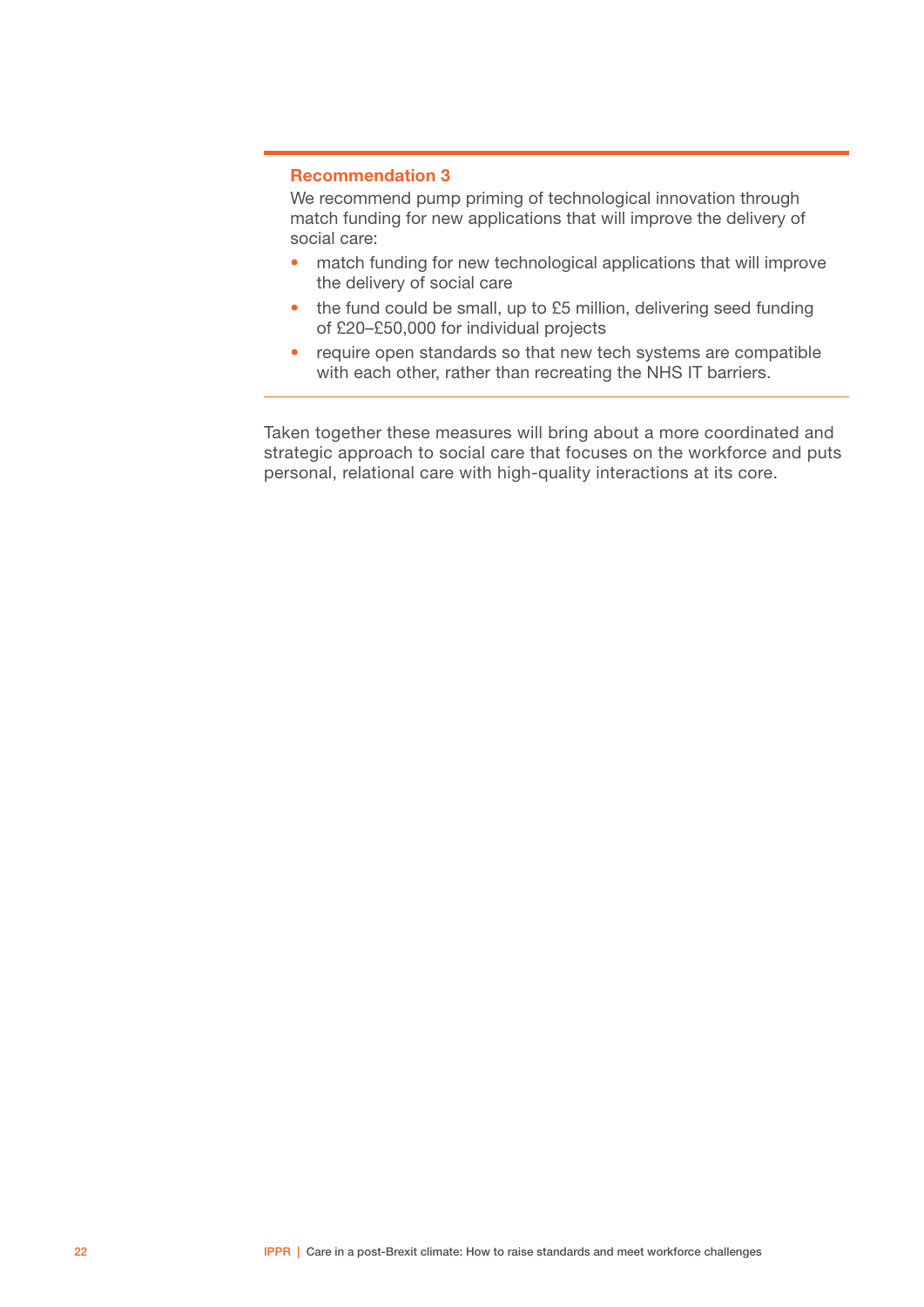## <span id="page-24-0"></span>REFERENCES

- ADASS (2016) *ADASS Budget Survey 2016*. [https://www.adass.org.uk/media/5379/adass](https://www.adass.org.uk/media/5379/adass-budget-survey-report-2016.pdf)[budget-survey-report-2016.pdf](https://www.adass.org.uk/media/5379/adass-budget-survey-report-2016.pdf)
- Age UK (2014) Care in Crisis 2014. [http://www.ageuk.org.uk/Documents/EN-GB/](http://www.ageuk.org.uk/Documents/EN-GB/Campaigns/CIC/Care_in_Crisis_report_2014.pdf?epslanguage=en-GB?dtrk%253Dtrue) [Campaigns/CIC/Care\\_in\\_Crisis\\_report\\_2014.pdf?epslanguage=en-GB?dtrk%3Dtrue](http://www.ageuk.org.uk/Documents/EN-GB/Campaigns/CIC/Care_in_Crisis_report_2014.pdf?epslanguage=en-GB?dtrk%253Dtrue)
- Blunt I (2013) Focus on preventable admissions Trends in emergency admissions for ambulatory care sensitive conditions, 2001 to 2013, Quality Watch. [http://www.qualitywatch.org.uk/sites/files/qualitywatch/field/field\\_](http://www.qualitywatch.org.uk/sites/files/qualitywatch/field/field_document/131010_QualityWatch_Focus_Preventable_Admissions.pdf) [document/131010\\_QualityWatch\\_Focus\\_Preventable\\_Admissions.pdf](http://www.qualitywatch.org.uk/sites/files/qualitywatch/field/field_document/131010_QualityWatch_Focus_Preventable_Admissions.pdf)

Broughton N (2015) The value of apprenticeships: wages, Social Market Foundation

- Care Quality Commission (2013) The state of health care and adult social care in England in 2012/13. [https://www.cqc.org.uk/sites/default/files/documents/cqc\\_soc\\_](https://www.cqc.org.uk/sites/default/files/documents/cqc_soc_report_2013_lores2.pdf) [report\\_2013\\_lores2.pdf](https://www.cqc.org.uk/sites/default/files/documents/cqc_soc_report_2013_lores2.pdf)
- Cavendish C (2013) *The Cavendish Review an independent review into healthcare assistants and support workers in the NHS and social care settings*. [https://www.gov.uk/government/](https://www.gov.uk/government/uploads/system/uploads/attachment_data/file/236212/Cavendish_Review.pdf) [uploads/system/uploads/attachment\\_data/file/236212/Cavendish\\_Review.pdf](https://www.gov.uk/government/uploads/system/uploads/attachment_data/file/236212/Cavendish_Review.pdf)
- Clifton J, Thompson S and Thorley C (2014) *Winning the global race? Jobs, skills and the importance of vocational education*, IPPR. [http://www.ippr.org/publications/winning](http://www.ippr.org/publications/winning-the-global-race-jobs-skills-and-the-importance-of-vocational-education)[the-global-race-jobs-skills-and-the-importance-of-vocational-education](http://www.ippr.org/publications/winning-the-global-race-jobs-skills-and-the-importance-of-vocational-education)
- Department for Communities and Local Government [DCLG] (2015) 'Greg Clark hails historic 4-year settlement and support for adult social care', press release, 17 December 2015. [https://www.gov.uk/government/news/greg-clark-hails](https://www.gov.uk/government/news/greg-clark-hails-historic-4-year-settlement-and-support-for-adult-social-care)[historic-4-year-settlement-and-support-for-adult-social-care](https://www.gov.uk/government/news/greg-clark-hails-historic-4-year-settlement-and-support-for-adult-social-care)
- Fox A (2014) *People Powered NHS: A Power To Create Discussion Paper*, RSA. [https://www.thersa.org/discover/publications-and-articles/reports/people](https://www.thersa.org/discover/publications-and-articles/reports/people-powered-nhs)[powered-nhs](https://www.thersa.org/discover/publications-and-articles/reports/people-powered-nhs)
- Gardiner L (2015) *The scale of minimum wage underpayment in social care*, Resolution Foundation. [http://www.resolutionfoundation.org/wp-content/uploads/2015/02/NMW](http://www.resolutionfoundation.org/wp-content/uploads/2015/02/NMW-social-care-note1.pdf)[social-care-note1.pdf](http://www.resolutionfoundation.org/wp-content/uploads/2015/02/NMW-social-care-note1.pdf)
- Gardiner L and Hussein S (2015) *As if we cared the costs and benefits of a living wage for social care workers, Resolution Foundation*. [http://www.resolutionfoundation.org/wp](http://www.resolutionfoundation.org/wp-content/uploads/2015/03/As-if-we-cared.pdf)[content/uploads/2015/03/As-if-we-cared.pdf](http://www.resolutionfoundation.org/wp-content/uploads/2015/03/As-if-we-cared.pdf)
- Greater London Authority (GLA) (2016) 'London health and care devolution frequently asked questions'. [https://www.london.gov.uk/sites/default/files/health\\_devolution\\_](https://www.london.gov.uk/sites/default/files/health_devolution_faqs.pdf) [faqs.pdf](https://www.london.gov.uk/sites/default/files/health_devolution_faqs.pdf)
- Gospel H and Lewis P (2010) *Who Cares About Skills? The Impact and Limits of Statutory Regulation on Qualifications and Skills in Social Care*, Skope research paper. [http://www.skope.ox.ac.uk/wordpress/wp-content/uploads/2014/04/](http://www.skope.ox.ac.uk/wordpress/wp-content/uploads/2014/04/SKOPEWP89.pdf) [SKOPEWP89.pdf](http://www.skope.ox.ac.uk/wordpress/wp-content/uploads/2014/04/SKOPEWP89.pdf)
- Gospel H, Nishikawa M and Goldmann M (2011) *Varieties of Training, Qualifications and Skills in Long-term Care: A German, Japanese and UK comparison*, ESRC Centre for Skills, Knowledge and Organisational Performance, Oxford and Cardiff Universities. <http://www.skope.ox.ac.uk/wordpress/wp-content/uploads/2014/04/WP104.pdf>
- Hatton C, Waters J, Routledge M (2013) *National personal budgets survey summary of main findings and next steps.* [http://www.thinklocalactpersonal.org.uk/\\_library/](http://www.thinklocalactpersonal.org.uk/_library/POETSummaryFINAL.pdf) [POETSummaryFINAL.pdf](http://www.thinklocalactpersonal.org.uk/_library/POETSummaryFINAL.pdf)
- Health & Social Care Information Centre [HSCIC] (2014) *Abuse of Vulnerable Adults in England 2012-13, Final Report, Experimental Statistics*. [http://www.hscic.gov.uk/](http://www.hscic.gov.uk/catalogue/PUB13499/abus-vuln-adul-eng-12-13-fin-rep.pdf) [catalogue/PUB13499/abus-vuln-adul-eng-12-13-fin-rep.pdf](http://www.hscic.gov.uk/catalogue/PUB13499/abus-vuln-adul-eng-12-13-fin-rep.pdf)
- Health & Social Care Information Centre [HSCIC] (2015) *Personal Social Services Adult Social Care Survey, England - 2014-15*. [http://digital.nhs.uk/article/2021/Website-Sear](http://digital.nhs.uk/article/2021/Website-Search?productid=18966&topics=13206&sort=Relevance&size=10&page=1#top) [ch?productid=18966&topics=13206&sort=Relevance&size=10&page=1#top](http://digital.nhs.uk/article/2021/Website-Search?productid=18966&topics=13206&sort=Relevance&size=10&page=1#top)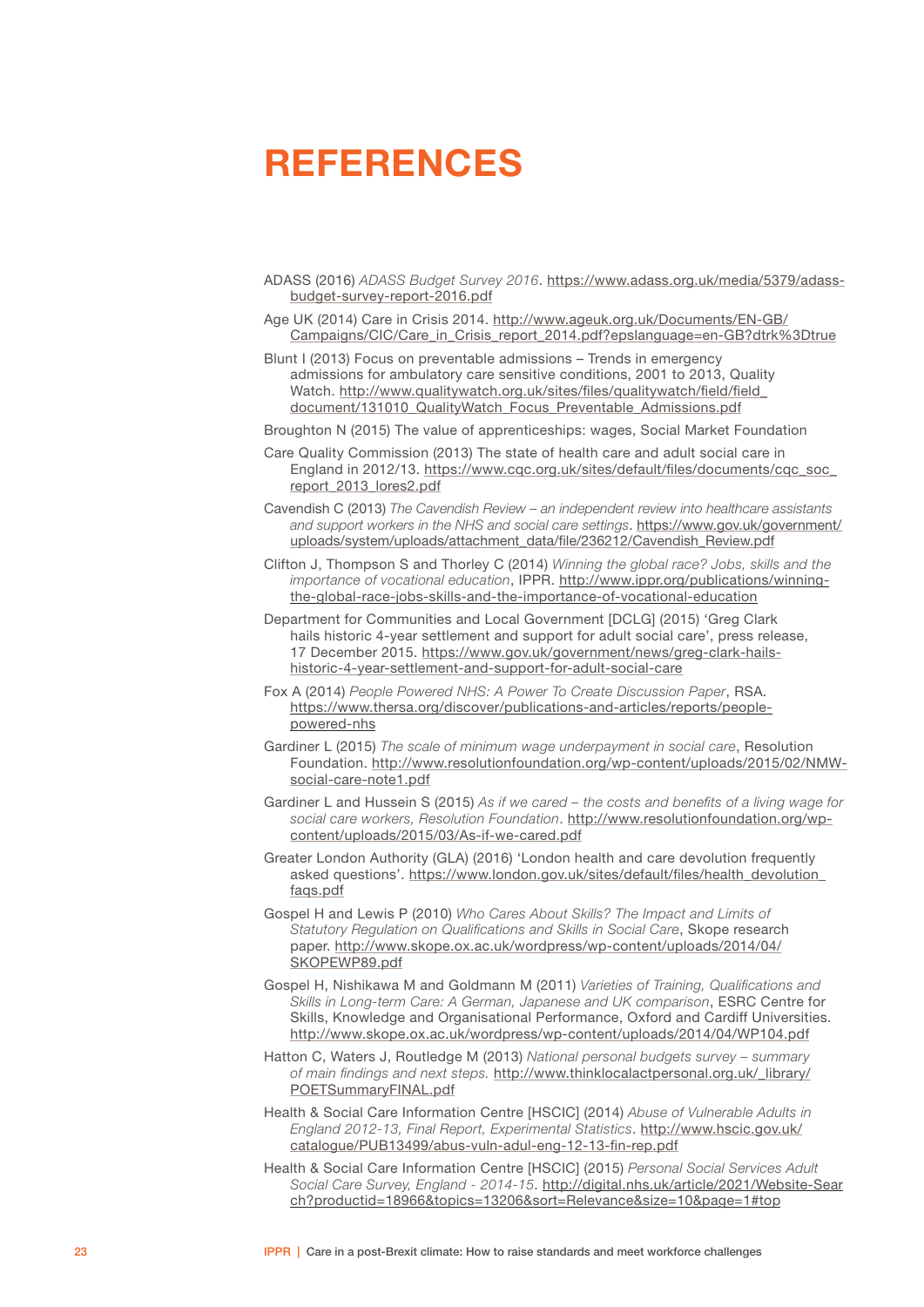- Health & Social Care Information Centre [HSCIC] (2016) 'NHS Workforce Statistics, November 2015, provisional statistics'. [http://www.hscic.gov.uk/catalogue/](http://www.hscic.gov.uk/catalogue/pub19847/nhs-work-stat-nov-2015-pdf.pdf) [PUB19847/nhs-work-stat-nov-2015-pdf.pdf](http://www.hscic.gov.uk/catalogue/pub19847/nhs-work-stat-nov-2015-pdf.pdf)
- Humphris A, Kleiner M and Koumenta M (2009) *Analyzing Policies Regulating Occupations in Britain and the US*, Centre for Economic Performance, London School of Economics and Political Science
- Independent Age (2015) *Moved to care: the impact of migration on the adult social care workforce*. [https://www.independentage.org/policy-research/research-reports/moved](https://www.independentage.org/policy-research/research-reports/moved-to-care-impact-of-migration-on-adult-social-care-workforce?q=media/1131885/ia_moved_to_care_report.pdf)[to-care-impact-of-migration-on-adult-social-care-workforce?q=media/1131885/](https://www.independentage.org/policy-research/research-reports/moved-to-care-impact-of-migration-on-adult-social-care-workforce?q=media/1131885/ia_moved_to_care_report.pdf) [ia\\_moved\\_to\\_care\\_report.pdf](https://www.independentage.org/policy-research/research-reports/moved-to-care-impact-of-migration-on-adult-social-care-workforce?q=media/1131885/ia_moved_to_care_report.pdf)
- King's Fund (2015) 'Quarterly Monitoring Report 17'. [http://qmr.kingsfund.org.uk/2015/17/](http://qmr.kingsfund.org.uk/2015/17/survey/) [survey/](http://qmr.kingsfund.org.uk/2015/17/survey/)
- King's Fund (2014a) *Time to think differently Overview of the health and social care workforce*. [http://www.kingsfund.org.uk/time-to-think-differently/trends/professional](http://www.kingsfund.org.uk/time-to-think-differently/trends/professional-attitudes-and-workforce/overview-health-and-social-care-workforce)[attitudes-and-workforce/overview-health-and-social-care-workforce](http://www.kingsfund.org.uk/time-to-think-differently/trends/professional-attitudes-and-workforce/overview-health-and-social-care-workforce)
- Kingsmill D (2014a) *The Kingsmill Review Taking Care*. [http://www.yourbritain.org.uk/](http://www.yourbritain.org.uk/uploads/editor/files/The_Kingsmill_Review_-_Taking_Care_-_Final_2.pdf) [uploads/editor/files/The\\_Kingsmill\\_Review\\_-\\_Taking\\_Care\\_-\\_Final\\_2.pdf](http://www.yourbritain.org.uk/uploads/editor/files/The_Kingsmill_Review_-_Taking_Care_-_Final_2.pdf)
- Lanning T and Lawton K (2012) *No train, no gain: Beyond free-market and state-led skills policy*, IPPR. [http://www.ippr.org/publications/no-train-no-gain-beyond-free-market](http://www.ippr.org/publications/no-train-no-gain-beyond-free-market-and-state-led-skills-policy)[and-state-led-skills-policy](http://www.ippr.org/publications/no-train-no-gain-beyond-free-market-and-state-led-skills-policy)
- Leonard Cheshire Disability (2013) *Ending 15-minute care*. [https://www.leonardcheshire.](https://www.leonardcheshire.org/sites/default/files/15%2520min%2520care%2520report%2520final.pdf) [org/sites/default/files/15%20min%20care%20report%20final.pdf](https://www.leonardcheshire.org/sites/default/files/15%2520min%2520care%2520report%2520final.pdf)
- Lin H (2011) *Do Minimum Quality Standards Improve Quality of Care? A Case Study of the Nursing Home Industry*. [http://papers.ssrn.com/sol3/papers.cfm?abstract\\_id=2041248](http://papers.ssrn.com/sol3/papers.cfm?abstract_id=2041248)
- Local Government Association (LGA) (2014) *Adult social care funding: 2014 state of the nation report*. [http://www.local.gov.uk/documents/10180/5854661/Adult+social+care+](http://www.local.gov.uk/documents/10180/5854661/Adult+social+care+funding+2014+state+of+the+nation+report/e32866fa-d512-4e77-9961-8861d2d93238) [funding+2014+state+of+the+nation+report/e32866fa-d512-4e77-9961-8861d2d93238](http://www.local.gov.uk/documents/10180/5854661/Adult+social+care+funding+2014+state+of+the+nation+report/e32866fa-d512-4e77-9961-8861d2d93238)
- Low Pay Commission [LPC] (2016) *National Minimum Wage: Low Pay Commission Report Spring 2016*. [https://www.gov.uk/government/uploads/system/uploads/attachment\\_](https://www.gov.uk/government/uploads/system/uploads/attachment_data/file/519773/National_Minimum_Wage_Low_Pay_Commission_Spring_2016.pdf) [data/file/519773/National\\_Minimum\\_Wage\\_Low\\_Pay\\_Commission\\_Spring\\_2016.pdf](https://www.gov.uk/government/uploads/system/uploads/attachment_data/file/519773/National_Minimum_Wage_Low_Pay_Commission_Spring_2016.pdf)
- McNeil C and Hunter J (2014) *The generation strain: Collective solutions to care in an ageing society*, IPPR. [http://www.ippr.org/publications/the-generation-strain-collective](http://www.ippr.org/publications/the-generation-strain-collective-solutions-to-care-in-an-ageing-society)[solutions-to-care-in-an-ageing-society](http://www.ippr.org/publications/the-generation-strain-collective-solutions-to-care-in-an-ageing-society)
- Monitor and NHS TDA (2015) *Quarterly report on the performance of the NHS foundation trusts and NHS trusts: 6 months ended 30 September 2015*. [https://www.gov.uk/](https://www.gov.uk/government/uploads/system/uploads/attachment_data/file/478860/Quarterly_report_on_the_performance_of_the_NHS_foundation_trusts_and_NHS_trusts_-_6_months_ended_30_September_2015_-_Overview_paper__2_.pdf) [government/uploads/system/uploads/attachment\\_data/file/478860/Quarterly\\_report\\_](https://www.gov.uk/government/uploads/system/uploads/attachment_data/file/478860/Quarterly_report_on_the_performance_of_the_NHS_foundation_trusts_and_NHS_trusts_-_6_months_ended_30_September_2015_-_Overview_paper__2_.pdf) [on\\_the\\_performance\\_of\\_the\\_NHS\\_foundation\\_trusts\\_and\\_NHS\\_trusts\\_-\\_6\\_months\\_](https://www.gov.uk/government/uploads/system/uploads/attachment_data/file/478860/Quarterly_report_on_the_performance_of_the_NHS_foundation_trusts_and_NHS_trusts_-_6_months_ended_30_September_2015_-_Overview_paper__2_.pdf) ended 30 September 2015 - Overview paper 2 .pdf
- Muir R and Parker I (2014) *Many to many: how the relational state will transform public services*, IPPR. [http://www.ippr.org/files/images/media/files/publication/2014/02/](http://www.ippr.org/files/images/media/files/publication/2014/02/Many-to-many_Feb2014_11865.pdf) [Many-to-many\\_Feb2014\\_11865.pdf](http://www.ippr.org/files/images/media/files/publication/2014/02/Many-to-many_Feb2014_11865.pdf)
- Muir R and Quilter-Pinner H (2015) *Powerful people reinforcing the power of citizens and communities in health and care*, IPPR. [http://www.ippr.org/files/publications/pdf/](http://www.ippr.org/files/publications/pdf/powerful-people_July2015.pdf?noredirect=1) [powerful-people\\_July2015.pdf?noredirect=1](http://www.ippr.org/files/publications/pdf/powerful-people_July2015.pdf?noredirect=1)
- National Audit Office (NAO) (2014) *Adult social care in England: Overview*. [https://www.nao.](https://www.nao.org.uk/wp-content/uploads/2015/03/Adult-social-care-in-England-overview.pdf) [org.uk/wp-content/uploads/2015/03/Adult-social-care-in-England-overview.pdf](https://www.nao.org.uk/wp-content/uploads/2015/03/Adult-social-care-in-England-overview.pdf)
- National Audit Office (NAO) (2016) *Personalised commissioning in adult social care*. [https://](https://www.nao.org.uk/wp-content/uploads/2016/03/Personalised-commissioning-in-adult-social-care-summary-update.pdf) [www.nao.org.uk/wp-content/uploads/2016/03/Personalised-commissioning-in-adult](https://www.nao.org.uk/wp-content/uploads/2016/03/Personalised-commissioning-in-adult-social-care-summary-update.pdf)[social-care-summary-update.pdf](https://www.nao.org.uk/wp-content/uploads/2016/03/Personalised-commissioning-in-adult-social-care-summary-update.pdf) NHS (2014) *Personalised Health and Care 2020 - Using Data and Technology to Transform Outcomes for Patients and Citizens*. [https://](https://www.gov.uk/government/uploads/system/uploads/attachment_data/file/384650/NIB_Report.pdf) [www.gov.uk/government/uploads/system/uploads/attachment\\_data/file/384650/](https://www.gov.uk/government/uploads/system/uploads/attachment_data/file/384650/NIB_Report.pdf) [NIB\\_Report.pdf](https://www.gov.uk/government/uploads/system/uploads/attachment_data/file/384650/NIB_Report.pdf)

Ofsted (2015) *Apprenticeships: developing skills for future prosperity*

Office for National Statistics [ONS] 2014 'UK non-financial business economy: 2014 revised results (Annual Business Survey)' statistical bulletin. [http://www.](http://www.ons.gov.uk/businessindustryandtrade/business/businessservices/bulletins/uknonfinancialbusinesseconomy/2014revisedresultsannualbusinesssurvey) [ons.gov.uk/businessindustryandtrade/business/businessservices/bulletins/](http://www.ons.gov.uk/businessindustryandtrade/business/businessservices/bulletins/uknonfinancialbusinesseconomy/2014revisedresultsannualbusinesssurvey) [uknonfinancialbusinesseconomy/2014revisedresultsannualbusinesssurvey](http://www.ons.gov.uk/businessindustryandtrade/business/businessservices/bulletins/uknonfinancialbusinesseconomy/2014revisedresultsannualbusinesssurvey)